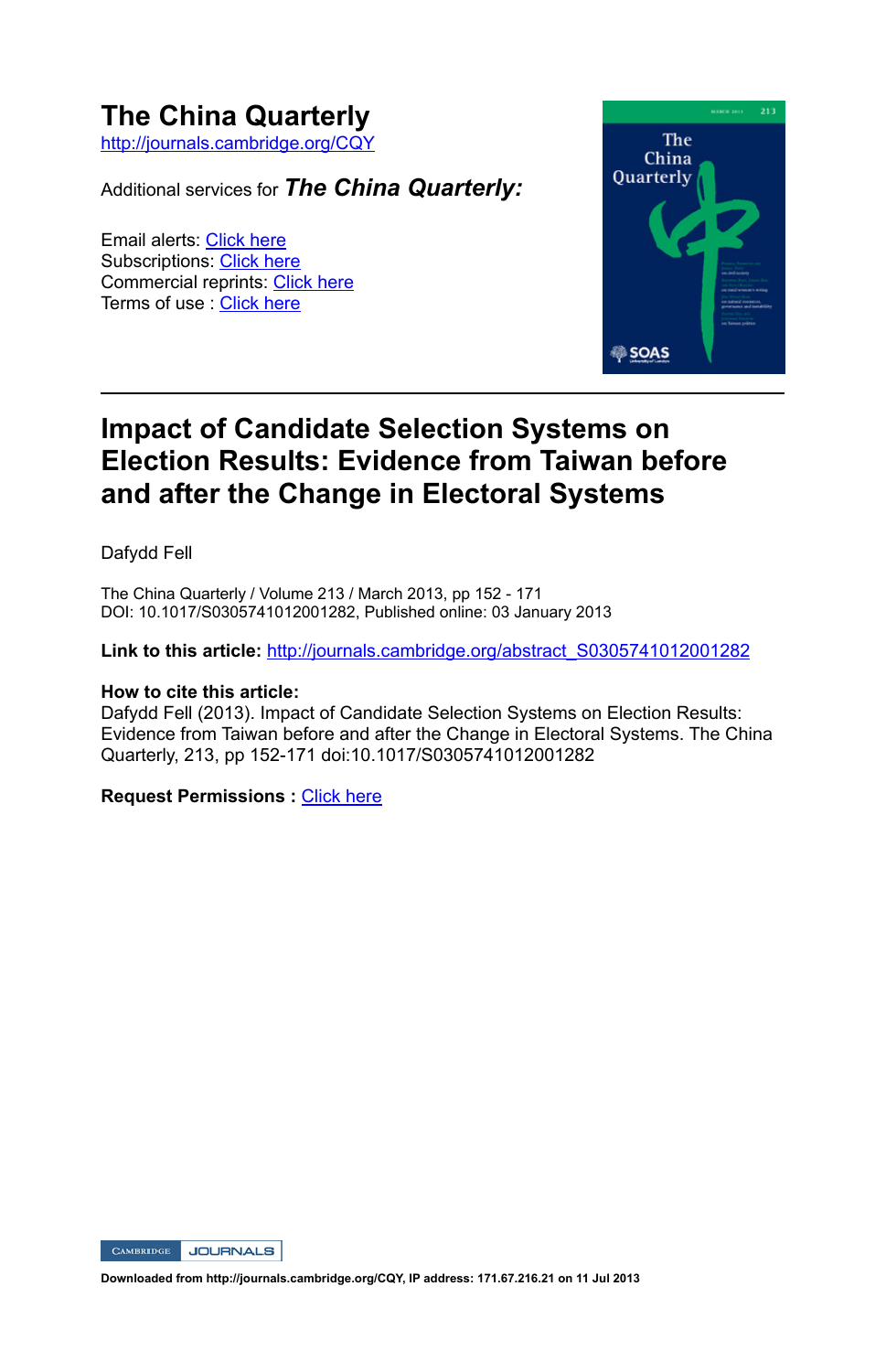# Impact of Candidate Selection Systems on Election Results: Evidence from Taiwan before and after the Change in Electoral Systems

Dafydd Fell\*

#### Abstract

A central challenge for scholars of party politics is to explain parties' electoral success or failure. Campaign strategies, candidate personalities, electoral systems, parties' issue emphasis and policy positions all receive extensive coverage in the literature. One variable that has been neglected is the role of nomination systems in election results. This is surprising considering how politicians often blame candidate selection failures for disappointing electoral outcomes and then reform nomination mechanisms in the hope of improving future election prospects. In this study I examine the relationship between nomination systems and electoral results in Taiwan before and after the change in electoral systems. I show that candidate selection methods have played an important role in shaping Taiwan's party system under the old and new electoral systems.

Keywords: candidate selection; nomination; Taiwan; elections; political parties

### Introduction

Explaining political parties' electoral performance is one of the most popular topics for both political pundits in the media and political scientists. Adopting the right campaign strategy, slogans, issue emphasis and positions, the candidates' personalities, shifts in public opinion, and control of the issue agenda all feature heavily in post-election analysis. However, when comparing the popular media and politicians' analysis with that of political scientists, one of the most obvious differences is the greater importance attributed to candidate selection mechanisms by the former. Parties are most likely to reform their nomination methods following poor electoral results, with the dual objective of improving future election performance and strengthening internal party unity. Over the last two decades, Taiwan's parties have also followed this pattern, with candidate selection systems featuring prominently in election post-mortems. Repeatedly,

<sup>\*</sup> SOAS, University of London. Email: [df2@soas.ac.uk.](mailto:df2@soas.ac.uk)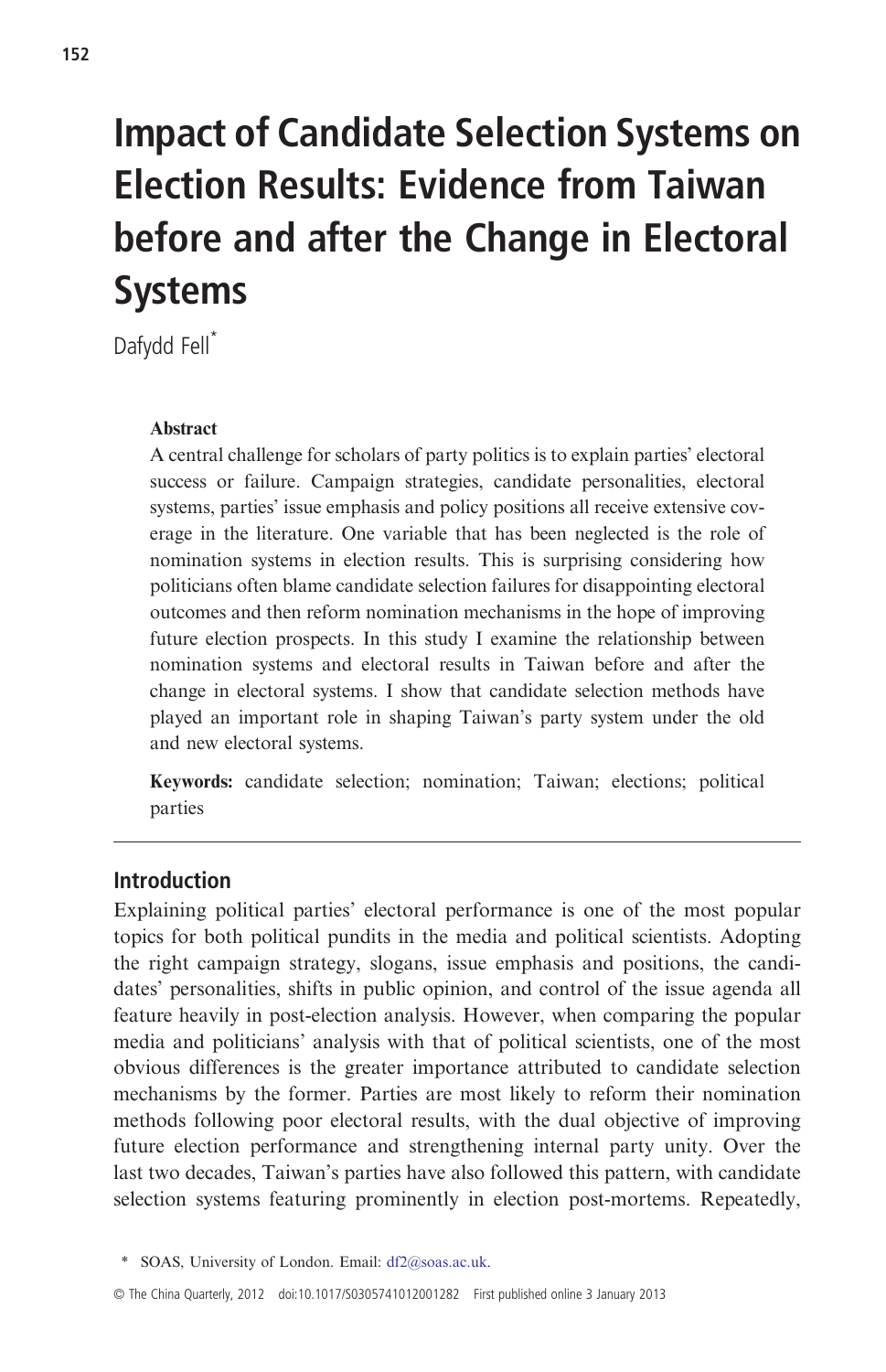parties have tried to learn the lessons of defeat by revising their nomination methods after electoral setbacks.

Since the lifting of martial law in 1987, Taiwan's party system has seen both continuity and change. Compared to the patterns of party mergers, splits, formations and disappearances seen in the South Korean and Japanese party systems, there has been much more stability in Taiwan. In 2011, the same two political parties dominated Taiwan's party system as in the first multi-party election in 1986. Nevertheless, there has been significant change in the party system during this period, too. The policy positions and organizational structures of the two main parties, the Kuomintang (KMT) and Democratic Progressive Party (DPP), have radically changed.<sup>1</sup> The number of relevant parties has fluctuated over time, with periods of one-party domination, two-party competition, and even spells of multi-party competition, in which smaller challenger parties made real inroads into the established parties' support bases.<sup>2</sup> There also have been shifts in the relative strength of the two leading parties, exemplified by the two changes in ruling parties in 2000 and again in 2008. The replacement of the Single Non-Transferable Vote (SNTV) in multiple member districts (MMD) electoral system after 2005 with a predominantly single member district (SMD) system and the halving of the number of legislators also posed a severe challenge to patterns of party competition.<sup>3</sup>

In this article I examine the relationship between nomination systems and electoral results in Taiwan before and after the change in electoral systems. I argue that internal reforms to the main parties' candidate selection mechanisms played a critical role in shaping their electoral performance and the state of the party system fragmentation. In the 1990s, the DPP's use of primaries enabled it to avoid rebel candidates and party splits, and contributed to its improved electoral results.<sup>4</sup> In contrast, the KMT's top–down nomination during that decade had the opposite effect, encouraging rebel candidates and the creation of splinter parties, both of which split the KMT vote and undermined its campaigns time after time. Following the KMT's fall from power, it adopted a system of party primaries. As these KMT primaries became institutionalized, they contributed to the party's electoral revival. They enabled it not only to avoid damaging rebel candidates but also to attract back Pan-Blue splinter party politicians, thus creating a single and unified Pan-Blue party, the KMT.<sup>5</sup> The DPP's continued use of

<sup>1</sup> On party platform change, see Fell 2005; for a discussion of organizational change, see Wu 2001, 103–118.

<sup>2</sup> On party system change, see Yu 2005, 105–123; Fell 2008, 49–84.

<sup>3</sup> For a discussion of the old electoral system, see Rigger 1999, 39–53; Hsieh 1996, 193–212. On the new electoral system and its impact, see Stockton 2010, 21–41.

<sup>4</sup> The term rebel candidate refers to a politician who stands against his/her party's officially nominated candidate(s), without receiving the party's endorsement. This includes cases where the rebel stands as an independent or represents another party. In most cases, the rebel will be expelled from the original party. My definition does not include open nomination (baozhun), whereby the party allows its party member to stand without formal nomination and without the threat of punishment.

<sup>5</sup> Blue and green are used to describe the rival camps because they are the dominant colours in the KMT and DPP flags, respectively. The parties that tend to be categorized as Pan-Blue are the KMT, New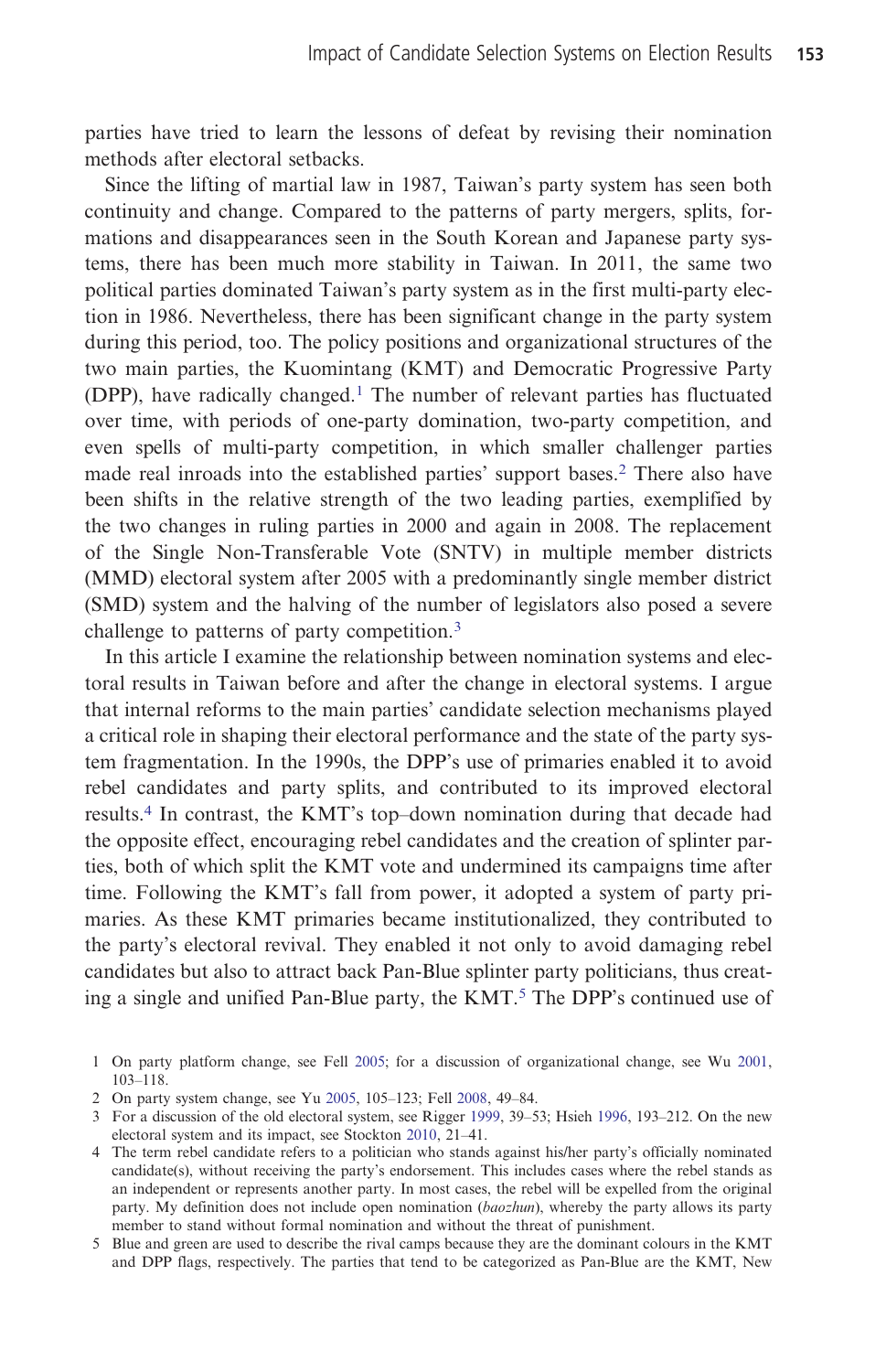primaries after 2000 also helped it to minimize the effect of rebel candidates. However, its nomination reforms in the run up to the 2008 elections undermined party unity and contributed to its worst ever parliamentary election results. In other words, I argue that candidate selection be considered as a potential independent variable for explaining electoral success and failure.

#### Candidate Selection as an Independent Variable for Election Results?

Scholars of party politics generally agree on the importance of candidate selection, described by Cross as, "one of the central functions of political parties."<sup>6</sup> Studies have shown that candidate selection is both a critical arena of internal party power struggles and a key stage in the process of political recruitment. According to Ranney, "the most vital and hotly contested factional disputes in any party are the struggles that take place over its candidates; for what is at stake in such a struggle is, as the opposing sides well know, nothing less than control of the core of what the party stands for and does."<sup>7</sup> On the dimension of recruitment, Pesonen notes the power of the party selectors as "the nomination stage eliminates 99.96 percent of all eligible people. The voters choose from only 0.04 percent."<sup>8</sup> The amount of media coverage that party candidate nomination receives in Taiwan suggests that it is as important as in any other democracy. Reviews of the Taiwanese print and electronic media show that there is extensive coverage for up to a year while nomination is being contested, even for local elections, and then detailed evaluation of the success or failure of the process after the general election.

The literature on candidate selection has tended to focus on three core questions: How? Why? And so what?<sup>9</sup> The "How" component of this literature has looked at the methods that parties employ in their nomination process. For instance, studies have attempted to examine nomination processes on spectrums of centralization versus decentralization or the inclusiveness of the selectorate.<sup>10</sup> The second focus has been on why certain nomination processes are adopted. Studies have attempted to explain choice of certain nomination systems based on variables such as electoral systems, inner-party balance of power, or party type.<sup>11</sup> The third major field of inquiry has focused on the actual consequences of different nomination systems. This research has looked at areas such as the

footnote continued

Party (NP) and People First Party (PFP), while the Pan-Green parties are the DPP, Taiwan Independence Party (TIP), and Taiwan Solidarity Union (TSU).

<sup>6</sup> Cross 2008, 596–619.

<sup>7</sup> Ranney 1981, 75–106, 103.

<sup>8</sup> Pesonen 1968, 348.

<sup>9</sup> Gallagher 1988, 1–19, 1.

<sup>10</sup> Lundell 2004, 25–47; Bille 2001, 363–380; Rahat and Hazan 2001, 297–322; Scarrow 1996.

<sup>11</sup> Field and Siavelis 2008, 620–639; Lundell 2004, 25–47; Wu 2001, 103–118; Wu and Fell 2001, 23–45; Fell 2006, 167–198.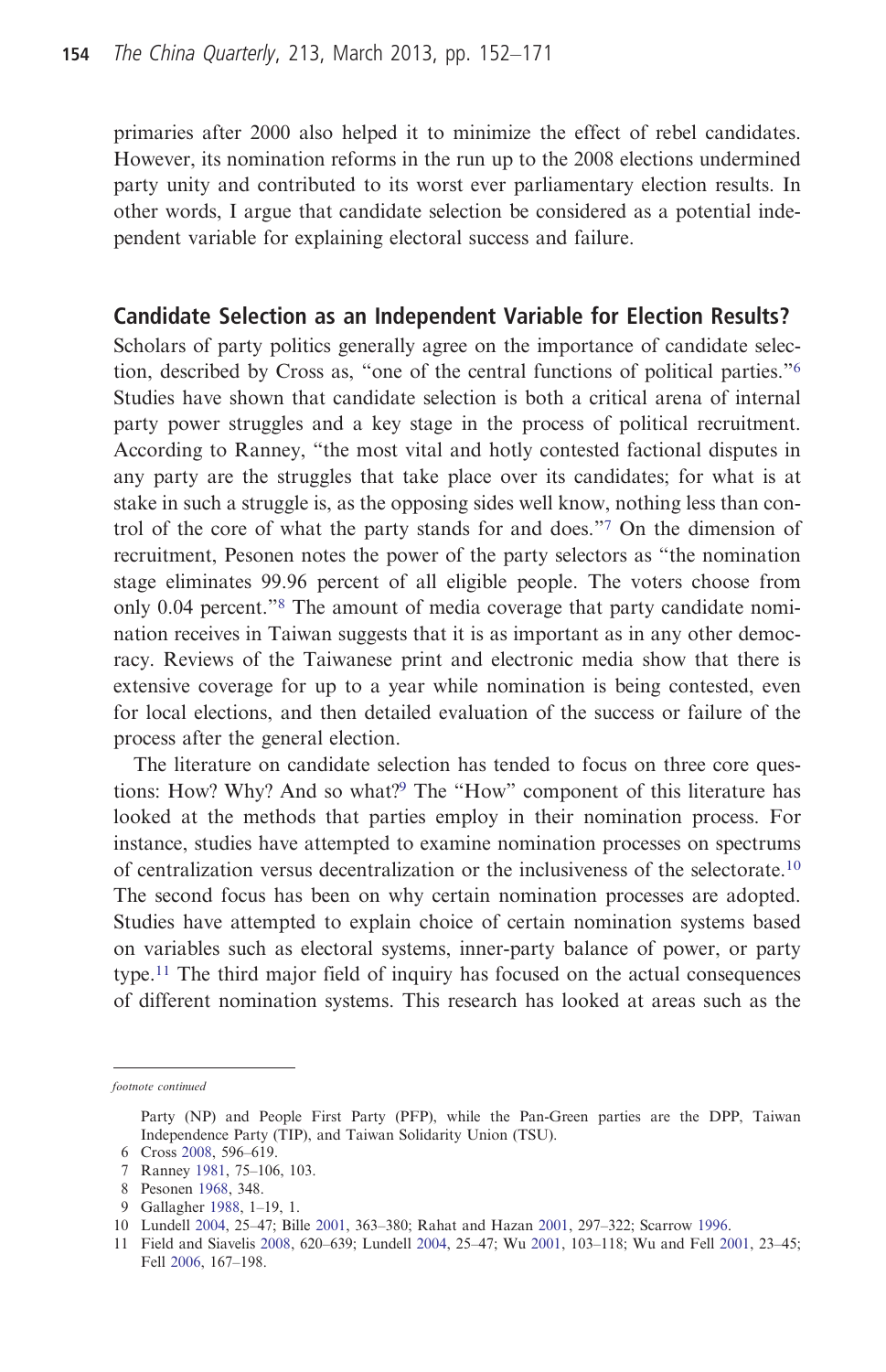impact of different nomination methods on candidates' sociological background or the political behaviour of nominated candidates.12

This study is located in the third realm of candidate selection research. In some ways this has been the most challenging of the three areas. As Gallagher notes, this is an area that "has received surprisingly little attention" and that "in some or many cases candidate selection may be an intervening variable rather than an independent one."<sup>13</sup> Nevertheless, this study proposes a new line of research by suggesting that candidate selection systems can also be an important independent variable for explaining election results and shaping the party system.

The comparative politics literature has tended to focus on four core dimensions of the political consequences of different candidate selection systems: (1) participation,  $(2)$  representation,  $(3)$  competition, and  $(4)$  responsiveness.<sup>14</sup> Studies focused on participation consider the impact of candidate selection inclusiveness on levels of party member and supporter involvement in the selection process.15 Research on the representational consequences of nomination focuses on the sociological background of candidates selected under different types of nomination system. For instance, more democratic nomination mechanisms tend to put female candidates at a severe disadvantage. As Rahat explains, "wide participation in candidate selection is likely to impair the ability of the party to ensure proper representation of various social groups."<sup>16</sup> Studies that examine the levels of competition in the nomination process tend to engage with questions such as the advantage for incumbents versus new blood in gaining nomination. Research has shown an incumbency advantage in open primaries in the United States; conversely in Argentina inclusive nomination seems to produce high levels of legislative turnover.<sup>17</sup> The final dimension of the political consequences literature emphasizes the link between nomination types and the behaviour of successful candidates. The general findings suggest that centralized and exclusive nomination produces a more disciplined party, while decentralized or inclusive nomination encourages politicians to be loyal first to their primary supporters rather than the party centre.<sup>18</sup>

Studies on nomination in Taiwan and other East Asian democracies have grown since the late 1990s. The most common theme related to the electoral consequences of nomination in this region has been on how parties cope with nominating in the SNTV in MMD district electoral systems that were in use in Japan, South Korea and Taiwan for most of the post-war period.<sup>19</sup> Under this system, larger parties faced the dual challenge of not only endorsing the right number of

- 15 For example, see Katz 2001, 277–296.
- 16 Rahat 2009, 68–90, 72.
- 17 Maisal and Stone 2001, 29–47.
- 18 See Rahat and Hazan 2001, 297–322.
- 19 This system was used in Japan until 1993, in Taiwan prior to 2005, and in South Korea from 1972–1988.

<sup>12</sup> Norris and Lovenduski 1995; Rahat and Hazan 2001, 363–380.

<sup>13</sup> Gallagher 1988, 12–16.

<sup>14</sup> For an overview of the literature on the political consequences of candidate selection mechanisms, see Hazan and Rahat 2006, 109–121.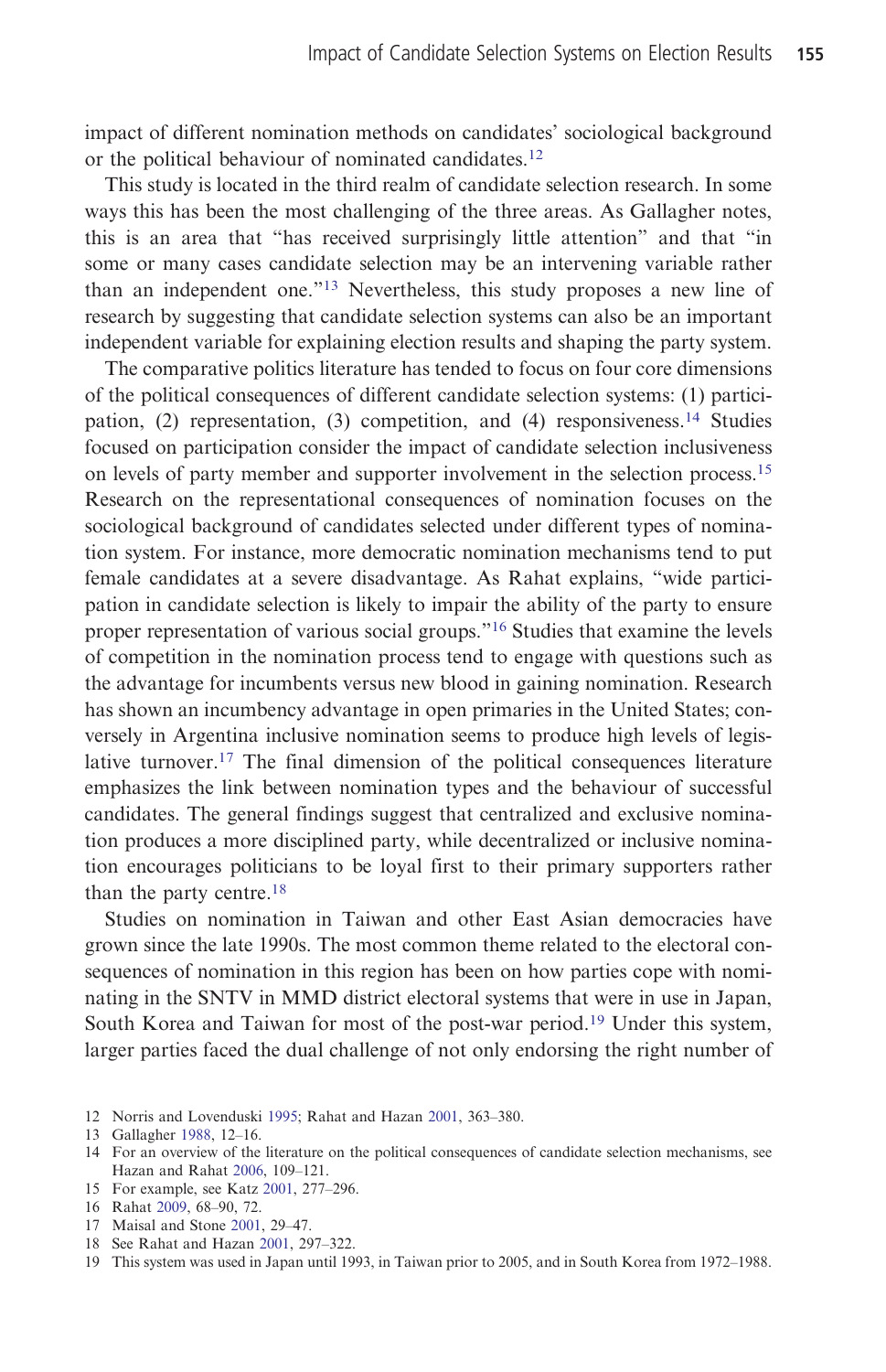candidates but also of distributing their votes evenly. In a study that examined legislative elections between 1992 and 2004, Patterson and Stockton show "how nomination errors combined with party fragmentation and shifts in voter support to contribute to the KMT's and DPP's changing electoral fortunes."<sup>20</sup>

When considering why parties adjust their candidate selection systems the role that nomination plays in election results appears all the more obvious. Party elites interviewed by this author in Taiwan over the last ten years have frequently blamed election defeats on failures in their nomination system.<sup>21</sup> Working with data from the late 1980s and early 1990s, Wu and Fell tested a number of common stereotypes in Taiwan regarding inclusive party primaries.<sup>22</sup> These included claims that primaries both undermine election performance and produce inner party divisions. However, Wu and Fell concluded that "the weakening of party competitiveness cannot be blamed on primaries."<sup>23</sup> Similarly, numerous candidate selection reforms in Taiwan have been justified by the need to learn from the lessons of the last defeat and to improve future electoral prospects.24 Although internal factional power struggles are equally important in explaining adjustment, parties globally adjust their nomination strategies with the objective of winning elections. In contrast, parties are most likely to persist with existing nomination practices following electoral victories.

In this study, I try to build upon elements of both the comparative politics and Taiwan-specific literature on the consequences of candidate selection systems. While Wu and Fell examined the relationship between primaries and electoral performance in the initial post-democratic transition period, I focus on the subsequent elections up to 2008. By looking at two critical indices, I show how failures of candidate selection systems contributed both to the fall from power of the KMT in the 1990s and its post-2000 revival. First, the prevalence of rebel nonnominated candidates who split the party vote and allowed the rival party candidate to win election. This ties in with the responsiveness dimension of the political consequences of nomination field. In other words, do inclusive candidate selection methods serve to reduce party discipline? Secondly, I show how nomination disputes can also lead to the establishment of splinter parties which then split the original parties' vote and allow the true rival party to benefit. However, I also argue that institutionalized nomination systems can discourage party splits and even facilitate party merging through the return of former party defectors. Thus, this study is attempting to build on Patterson and Stockton's argument that party fragmentation undermined the KMT's nomination strategies.

<sup>20</sup> Patterson and Stockton 2010, 31–59, 32.

<sup>21</sup> For example, KMT legislator Huang Chao-shun commented on the 2000 presidential defeat, "this is also due to the problem of the nomination system of the KMT. I'm sure if we had had a fair nomination system this would not have happened." Interview with Huang Chao-shun, Kaohsiung, 17 August 2001.

<sup>22</sup> Wu and Fell 2001, 23–45.

<sup>23</sup> Ibid. 35.

<sup>24</sup> The best examples are the KMT nomination reforms after presidential defeat in 2000 and the DPP's adjustments after losing power in 2008.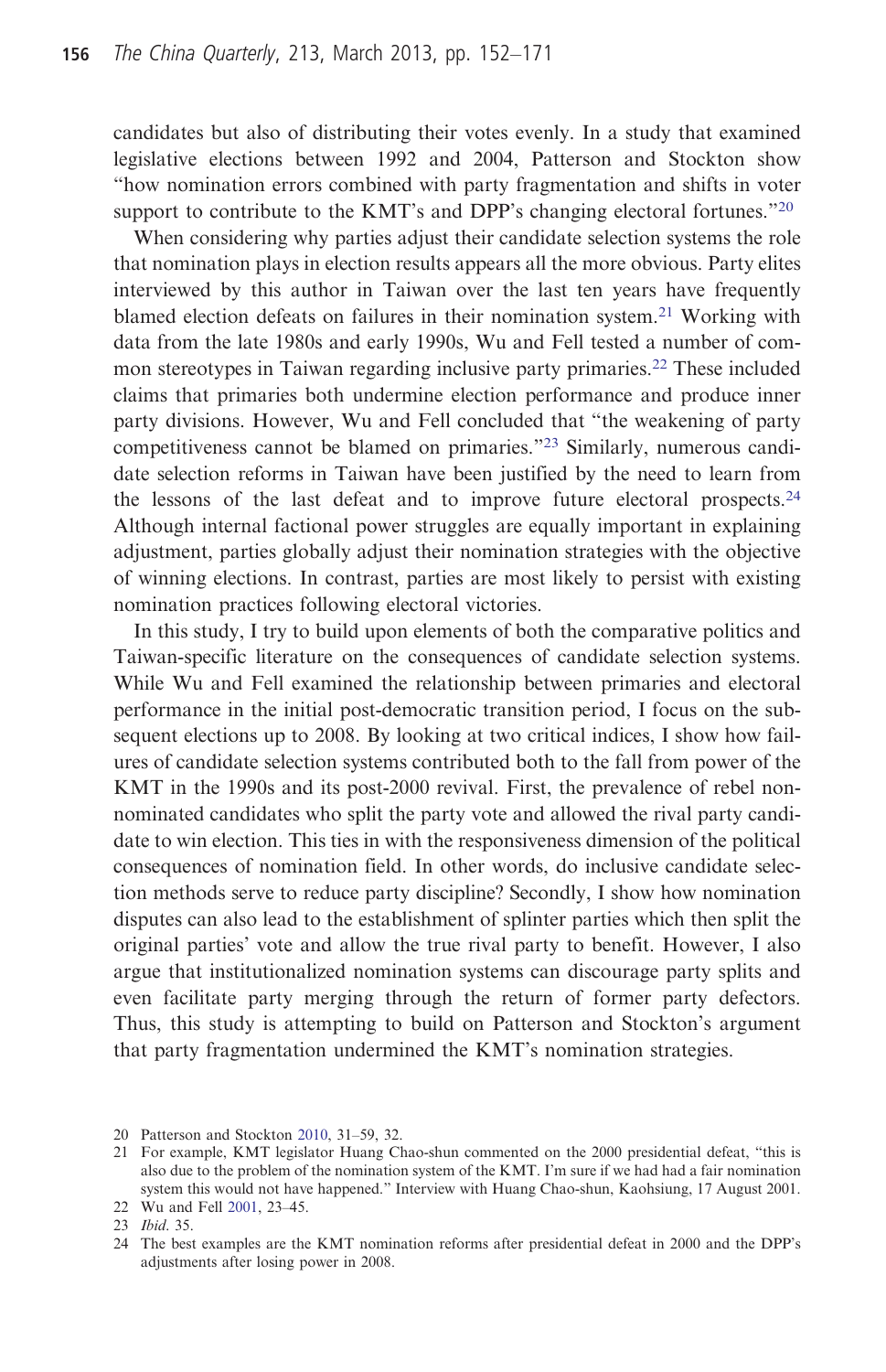#### Candidate Selection and the Fall of the KMT

Before looking at the supporting case study material, I will briefly outline the nomination practices employed by the two main parties. In the first multi-party election of 1989, the KMT and DPP both introduced closed member primaries to select legislative candidates. Subsequently, there has been much fluctuation in the degree of inclusiveness of their nomination selectorates.<sup>25</sup> The DPP did maintain some form of primary from 1989 to 2008. Its major shift was in 1998 when it introduced a mixed primary that included both a closed member vote (weighted at 30 per cent) and opinion surveys (weighted at 70 per cent). In contrast, the KMT dropped primaries in the early 1990s and instead preferred a top–down approach to nomination for the rest of the decade.<sup>26</sup> Only after losing power in 2000 did the KMT return to inclusive nomination, adopting a mixed primary very similar to the DPP's model. Rahat and Hazan propose a five-point scale for measuring the inclusiveness of the candidate selection process, whereby the most inclusive nomination is determined by the broad general electorate, and at the most exclusive end of the scale, the nomination decision is made by a single party leader.<sup>27</sup> Based on this scale, it can be said that the two parties started out with moderately inclusive nomination systems in 1989, but that during the 1990s the parties diverged, with the KMT returning to authoritarian nomination practices. After 2000, however, the two parties once again converged on the mixed primaries that are closer to the most inclusive point on the Rahat and Hazan scale.

The SMD local executive elections in the 1990s reveal the impact of candidate selection on election results. Table 1 shows the seat and vote shares of the main parties in these SMD elections, while Table 2 outlines the number of rebel and open nominated candidates the two main parties had in these contests and the success rate of officially nominated candidates. Open nomination candidates (baozhun 報准) refers to cases where the party decides not to endorse a party member formally as the official candidate but does not expel or punish the member for standing without endorsement.

First, while the DPP maintained a consistent use of primaries, it had almost no rebel candidates. In contrast, once the KMT dropped primaries it suffered from large numbers of rebel candidates, as the top–down nomination approach led to a failure to ensure agreement on a single KMT candidate. For instance, in 1993 the KMT had 12 rebel candidates standing against officially nominated candidates, and seven in 1997. The actual success rate of candidates there does appear to show a correlation between the KMT dropping primaries and poorer election results in these elections in 1993 and 1997.

25 The term selectorate refers to the scope afforded to those who have a say in the nomination decision.

<sup>26</sup> For more on patterns of candidate selection in Taiwanese parties, see Wang 2006, 166–68; Fell 2006, 167–198.

<sup>27</sup> Rahat and Hazan 2001, 297–322, 301. The points in between are (2) party members, (3) selected party agency, and (4) non-selected party agency.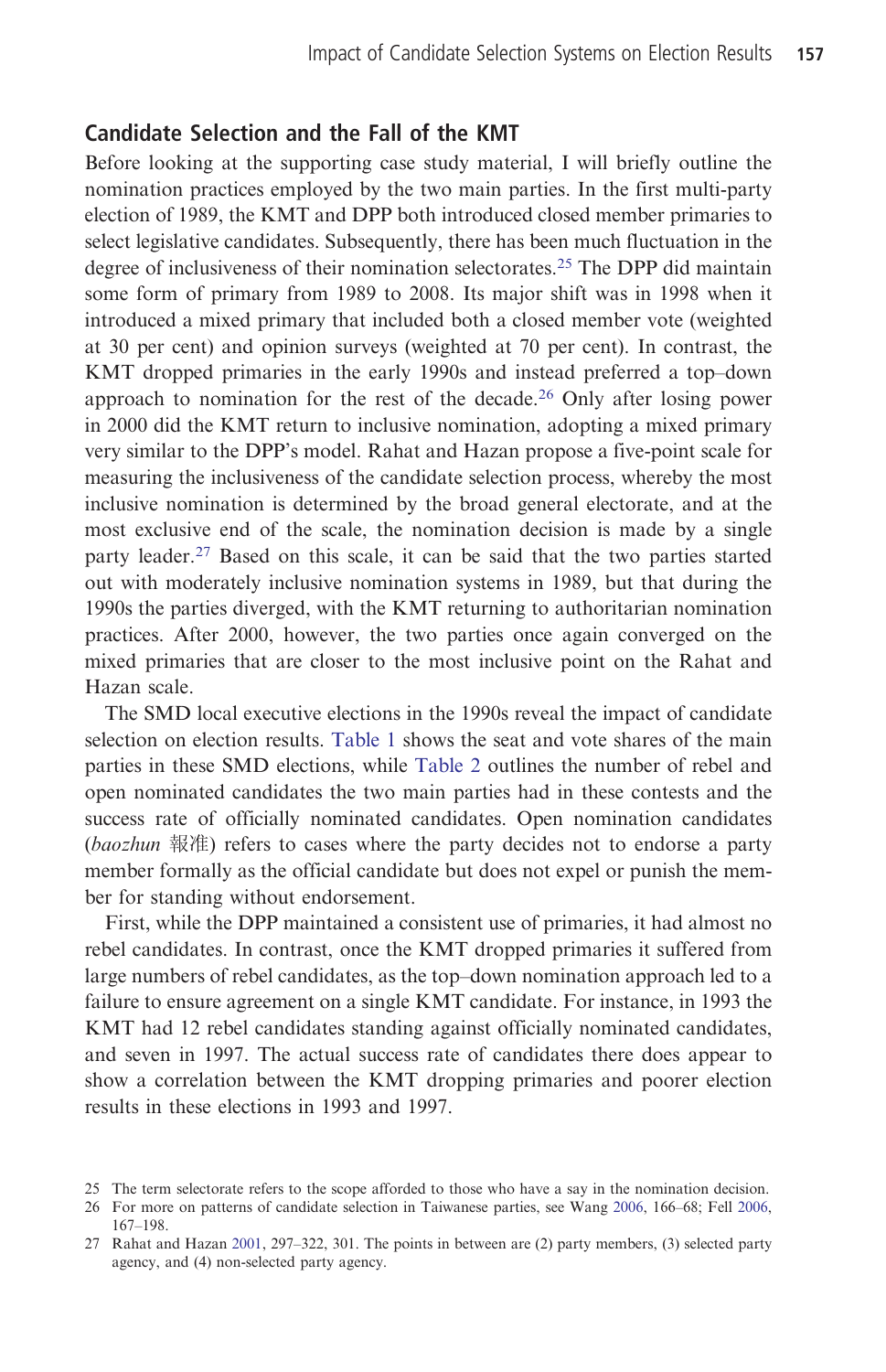|            | 1989 | 1993        | 1997       | 2001        | 2005     | 2009        |
|------------|------|-------------|------------|-------------|----------|-------------|
| <b>KMT</b> | 66.7 | 61.9(47.3)  | 34.8(42.1) | 39.1 (35.2) | 60.9(51) | 70.6 (47.9) |
| <b>DPP</b> | 28.6 | 28.6 (41.2) | 52.2(43.3) | 39.1(45.3)  | 26.1(42) | 23.5(45.3)  |
| NP         |      | 0(3.1)      | 0(1.4)     | 4.3(9.9)    | 4.3(0.2) |             |
| <b>PFP</b> |      |             |            | 8.7(2.4)    | 4.3(1.1) |             |
| <b>TIP</b> |      |             | 0(0.2)     |             |          |             |
| <b>TSU</b> |      |             |            |             | 0(1.1)   | 0(0.1)      |
|            |      |             |            |             |          |             |

Notes:

This table shows the main parties' seat shares in local executive elections. The party vote shares are shown in parenthesis. Figures for vote share in 1989 not available.

Sources:

National Chengchi University Election Study Center election database at [http://www2.nccu.edu.tw/~s00/eng/data/data01.htm;](http://www2.nccu.edu.tw/~s00/eng/data/data01.htm) Schaferrer 2003.

### Table 2: Rebel Candidates in Local Executive Elections and Success Rate of Nominated Candidates

|                     | 1989    | 1993     | 1997    | 2001    | 2005   |
|---------------------|---------|----------|---------|---------|--------|
| KMT rebels          | 0(63.6) | 12(55.6) | 7(32)   | 4(39.1) | 1 (70) |
| KMT open nomination |         |          |         |         |        |
| DPP rebels          | 0(35.3) | 4 (30)   | 4(57.1) | 4(40.9) | (30)   |

Note:

This table shows the numbers of rebel and open nomination candidates for the KMT and DPP in local executive elections from 1989–2005. The success rate of official party candidates is shown in parenthesis.

But is there direct evidence of causation? For this, a more detailed look at the actual district level results is necessary. In 1993, the majority of the 12 KMT rebels represented rather minor challengers and only in two districts did the rebels actually lead directly to KMT defeat.<sup>28</sup> In 1997, however, the picture was far worse. Although there were only seven rebel KMT candidates and two districts with open KMT nominations, these led the KMT to lose in seven districts. Although the KMT's vote share in 1997 was only slightly down, the rebels severely divided the KMT vote and contributed to the KMT's worst ever local executive election results. This election was particularly important as it was the first time the DPP's seat share had exceeded the KMT's.

Two particularly damaging cases that illustrate how KMT nomination failures allowed the DPP to win in 1997 are Taichung County 台中縣 and Tainan City 台南市. The KMT had previously always been the ruling party in these two districts. In Taichung County, the KMT failed to reach agreement on nomination and thus allowed two permitted KMT candidates. These two permitted

<sup>28</sup> The decisive rebel districts were Hsinchu County and Miaoli County. In Hsinchu, the DPP candidate won with 50.04%, followed by the official KMT's 43.25% and the KMT rebel's 6.71%. In Miaoli, the KMT rebel's 38.25% was sufficient to beat the official and incumbent KMT candidate's 33.58%, but this split was not enough to allow the DPP's candidate to win, as its representative only secured 25.4%.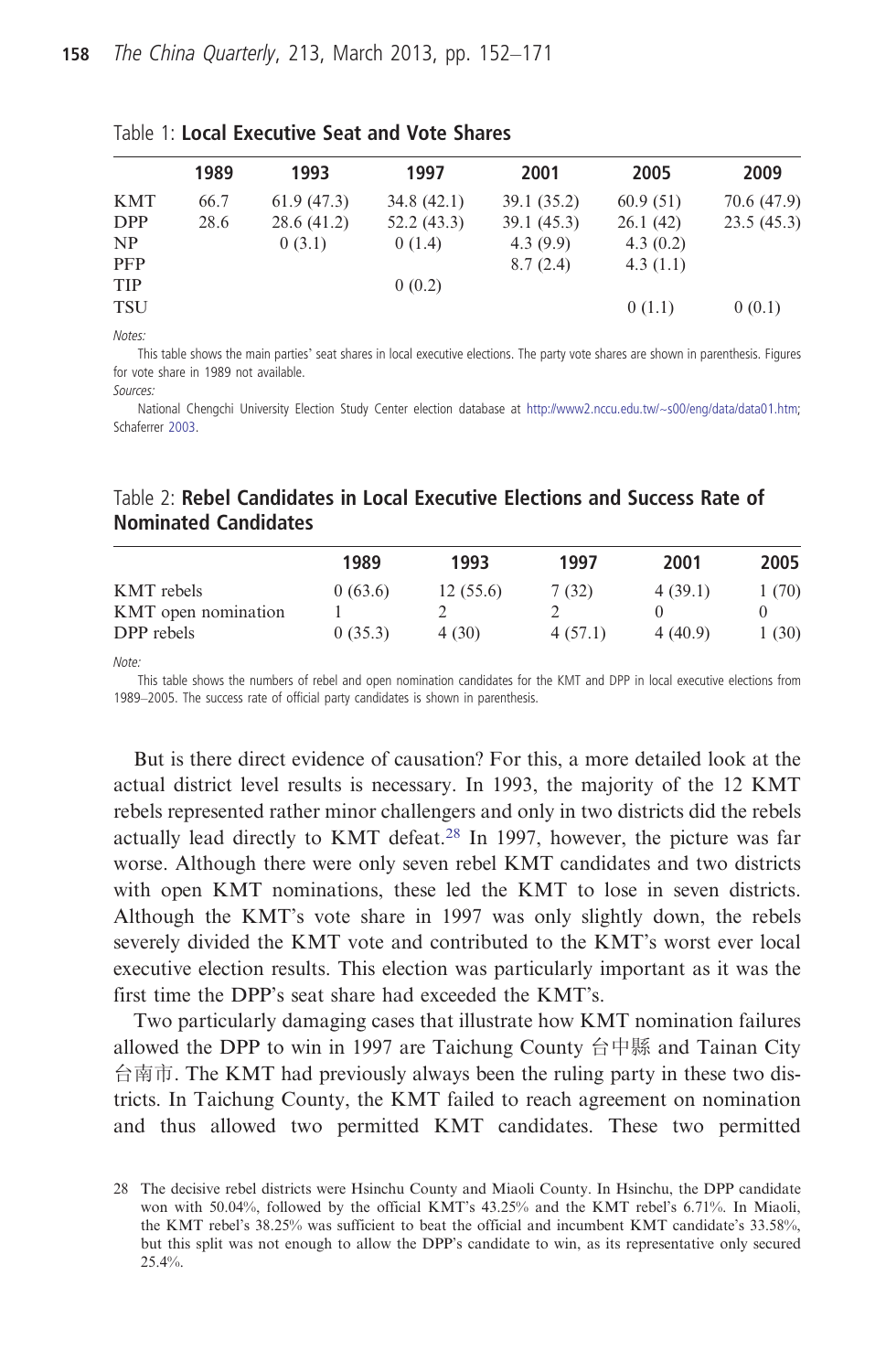| 1996        | 2000 | 2004 | 2008  |
|-------------|------|------|-------|
| 54          | 23.1 | 49.9 | 58.45 |
| 21.1        | 39.3 | 50.1 | 41.55 |
| 14.9 $& 10$ | 36.8 |      |       |
|             | 0.63 |      |       |
|             |      |      |       |

Table 3: Party Vote Shares in Presidential Elections

Note:

KMT rebels in 1996 were Lin Yang-kang and Hau Pei-tsun (14.9%) and Chen Lu-an 陳履安 (10%), KMT rebel in 2000 was Soong Chu-yu (36.8%). The DPP rebel in 2000 was Hsu Hsin-liang 許信良 (0.63%).

candidates and one rebel shared almost 60 per cent of the vote, allowing the DPP candidate to win with only 37.6 per cent. The KMT's failure to produce an agreed candidate was even worse in Tainan City where two permitted KMT candidates, two KMT rebel candidates, one allied party candidate, and an independent shared almost 65 per cent of the vote, allowing the DPP to win with only 35 per cent. In 1997, similar cases of nomination disputes led the KMT to lose a number of its traditional strongholds where the DPP had previously never won and never was able to win again in subsequent contests. For instance, since 1997 the DPP has not come even close to winning in Keelung City 基隆市, Taichung City 台中市 or Taichung County.

The presidential elections displayed in Table 3 demonstrate how destructive the failure to find an acceptable nomination process was for the KMT in the 1990s. In both 1996 and 2000, leading KMT politicians called for a democratic candidate selection process.<sup>29</sup> However, these appeals were ignored by the president and KMT party chairman, Lee Teng-hui 李登輝, who preferred to make the decision essentially unilaterally. In 1996, there were two sets of rebel KMT candidates challenging Lee, who was the official candidate. The main rebel team consisted of two former KMT vice-chairmen, Lin Yang-kang 林洋港 and Hau Pei-tsun 郝柏村. They stood against the KMT after Lee refused to consider holding a primary vote. That time Lee was able to win with a convincing 54 per cent, partly by appealing successfully to DPP supporters rather than to his own base. In 2000, Lee preferred to handpick his successor, Lien Chan 連戰, without reference to any inner party democratic mechanism. However, in 2000 the KMT rebel Soong Chu-yu 宋楚瑜 was a stronger candidate and actually led in the polls for much of the campaign. In the end, Soong came second with 36 per cent compared to the official KMT candidate Lien's 23 per cent, enabling the DPP's Chen Shui-bian 陳水扁 to win the presidency with only 39 per cent of the vote. This case of failed nomination effectively ended the KMT's long history as a ruling party.

The failure of the KMT to resolve nomination disputes in the 1990s also contributed to the establishment of Pan-Blue splinter parties which then further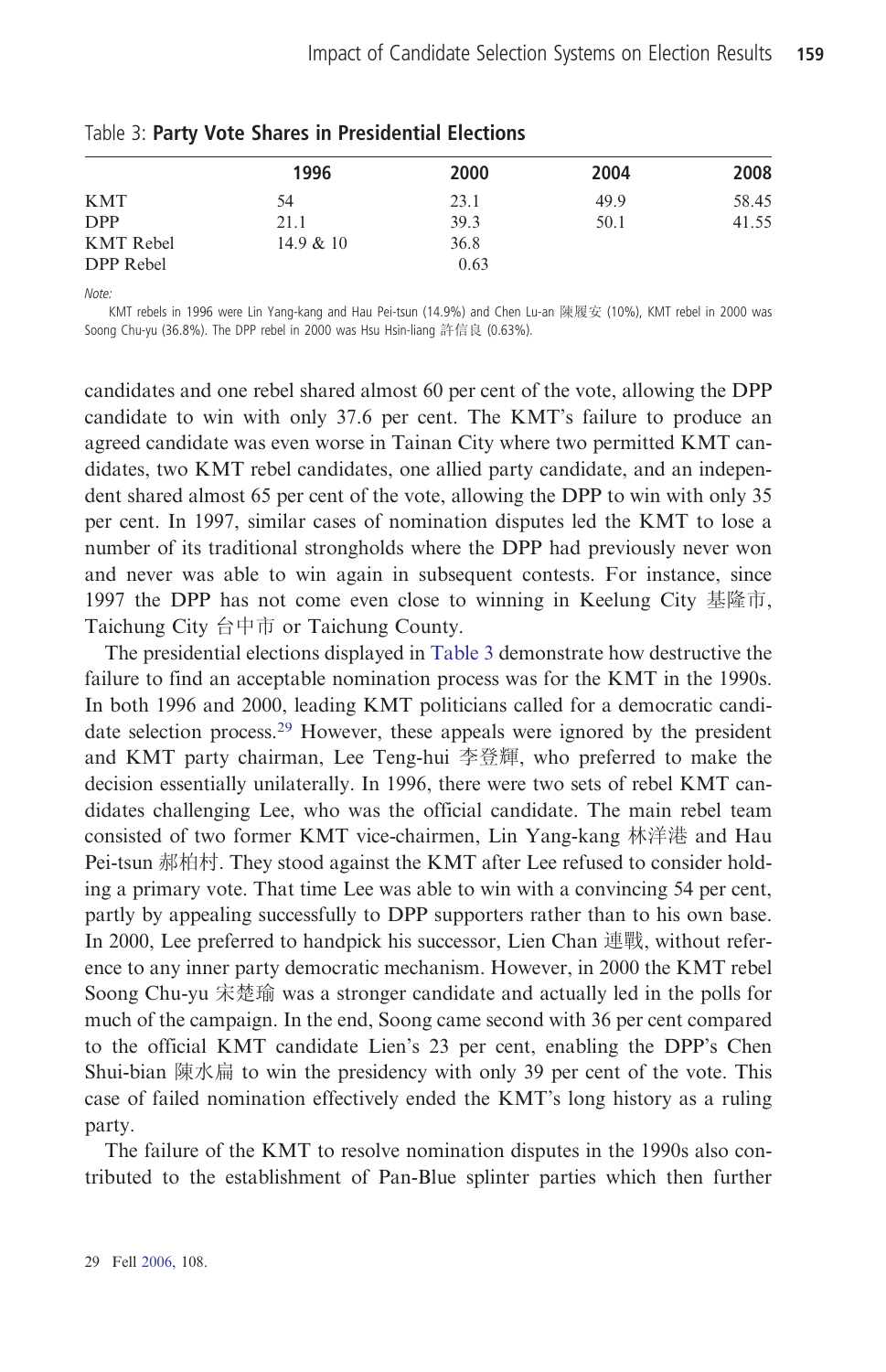|            | 1989 | 1992 | 1995 | 1998              | 2001    | 2004           | 2008   |
|------------|------|------|------|-------------------|---------|----------------|--------|
| <b>KMT</b> | 46   | 59   |      | $31(35)$ $51(36)$ | 40 (89) | $22(39)$ 13(1) |        |
| <b>DPP</b> |      | X.   |      | 4 (29)            | 16(37)  | 11 (28)        | 7 (13) |

| Table 4: Numbers of Rebel (including Open Nomination) and Allied Party |  |  |
|------------------------------------------------------------------------|--|--|
| <b>Candidates in Legislative Elections</b>                             |  |  |

Note:

This table shows the number of rebel party and allied party legislative candidates. The allied party legislative candidates are shown in parenthesis.

divided the Pan-Blue vote. One of the motivating factors for KMT dissidents to establish the NP in 1993 was dissatisfaction with the KMT's retreat from democratic nomination.30 Similarly, in the aftermath of the failed presidential nomination in 2000, the KMT rebel went on to form the PFP.

In both cases these splinter parties subsequently divided the Pan-Blue vote, particularly in legislative elections. The challenge created for the KMT is evident in Table 4, which shows the number of rebel and allied party legislative candidates. In 1995, the official KMT candidates had to face direct competition from 31 rebels and 35 allied party candidates (from the splinter NP). The figures were even worse in 1998, with 51 KMT rebels and 36 NP candidates. While the DPP's vote and seat share showed little change in the mid–late 1990s' MMD elections as shown in Table 5 below, after the KMT abandoned primaries and the splinter NP emerged, the KMT's vote and seat share both dropped.

The impact is more convincing when looking at district level data. For instance, in the nine seat multiple member legislative district of Taipei City North in 1995, only two of the KMT's five candidates were successful. In this constituency, the pro-KMT vote was split by the three successful allied NP candidates and two KMT rebels, while the DPP vote was more concentrated, enabling four of its five candidates to gain election. In short, even in multiple member district elections, nomination can be treated as an independent variable and did serve to weaken the KMT in the 1990s.

In contrast, the DPP's primaries ensured that it faced minimal numbers of rebel and allied party challengers throughout the 1990s, contributing to its more consistent success rates. While it did face two challenger parties in 1998, these were both motivated by ideological grievances rather than nomination and won a total of only two legislative seats in their histories.<sup>31</sup>

#### Primaries and the Recovery of the KMT

Following the KMT's defeat in the 2000 presidential election, the party went through its most serious bout of soul searching since it lost power in China.

<sup>30</sup> According to the then KMT's secretary general, Hsu Shui-teh, the politicians who left to form the NP were most upset about nomination and KMT party links to local factions and corruption. Interview with Hsu Shui-teh, Taipei, 11 October 2001.

<sup>31</sup> These were the Taiwan Independence Party and New Nation Alliance.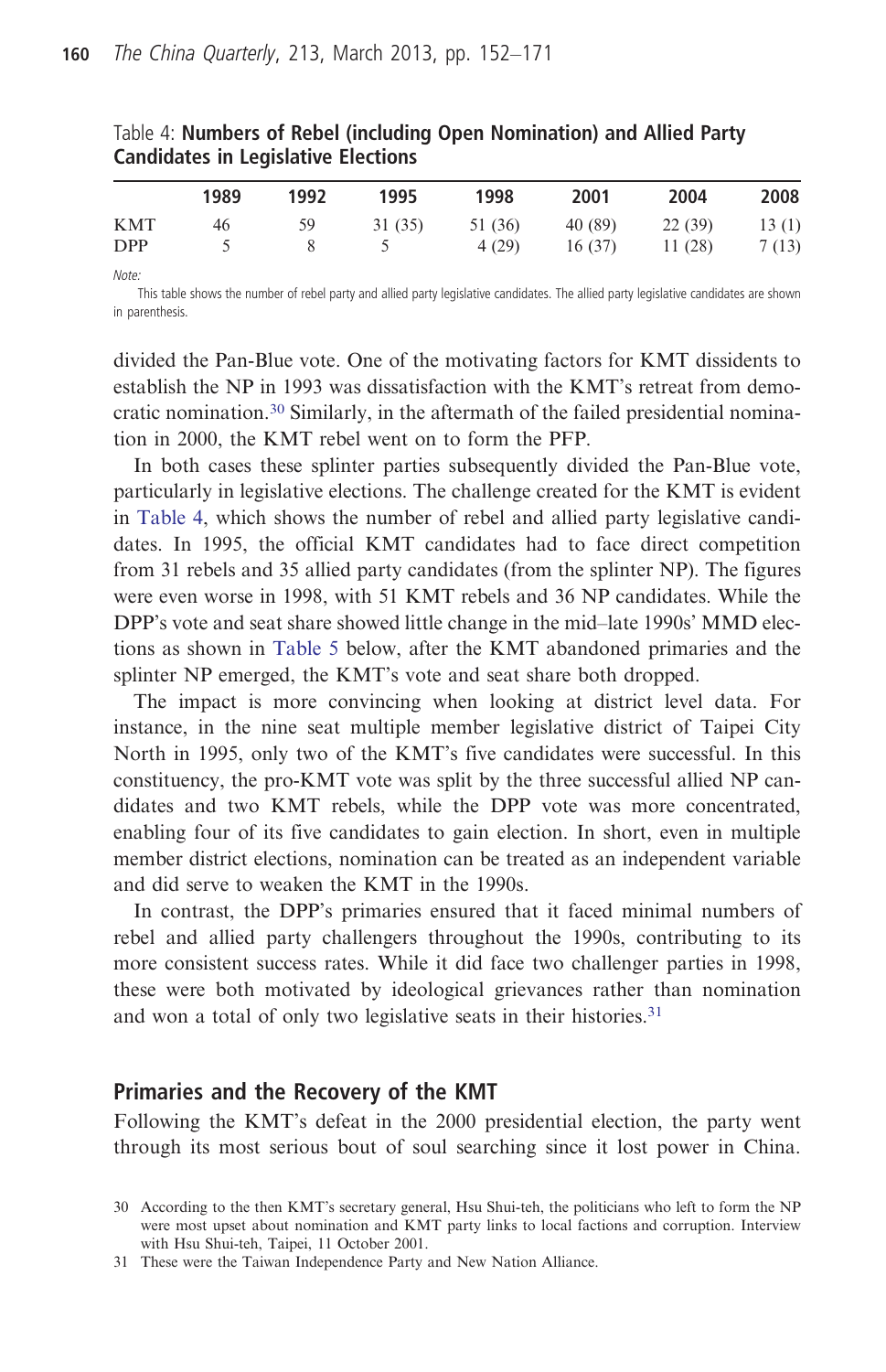#### Table 5: Parliamentary Elections Seat and Vote Shares

|            | 1991        | 1992      | 1995       | 1996        | 1998        | 2001        | 2004        | 2008       |
|------------|-------------|-----------|------------|-------------|-------------|-------------|-------------|------------|
| <b>KMT</b> | 78.2 (71.2) | 59.6 (53) | 51.8(46.1) | 54.8 (46.9) | 54.7 (46.4) | 30.2(28.6)  | 35.1 (32.8) | 71.7(51.2) |
| <b>DPP</b> | 20.3(23.9)  | 31.1(31)  | 32.9(33.2) | 29.6(29.9)  | 31.1(29.6)  | 38.7 (33.4) | 39.6(35.7)  | 24(36.9)   |
| NP         |             |           | 12.8 (13)  | 14.7(13.7)  | 4.9(7.1)    | 0.4(2.9)    | 0.4(0.1)    | 0(4)       |
| <b>PFP</b> |             |           |            |             |             | 20.2(18.6)  | 15.1(13.9)  | 0.9(0)     |
| <b>TIP</b> |             |           |            |             | 0.4(1.5)    | 0(0)        | 0(0)        |            |
| TSU        |             |           |            |             |             | 5.8(8.5)    | 5.3(7.8)    | 0(3.5)     |

#### Notes:

These figures show the seat shares for the main political parties in legislative (1992, 1995, 1998, 2001, 2004 and 2008) and National Assembly (1991, 1996) elections. The vote shares are in parenthesis. The vote share for 2008 is for the party vote for the proportional (PR) list for all parties except the PFP. The PFP's district vote share is cited as the party did not nominate candidates for the PR list. If we take the parties' distric main parties would receive the following: KMT 53.5%, DPP 38.7%, TSU 1%, PFP 0.02%.

#### Sources:

National Chengchi University Election Study Center election database at [http://www2.nccu.edu.tw/~s00/eng/data/data01.htm;](http://www2.nccu.edu.tw/~s00/eng/data/data01.htm) Schaferrer 2003.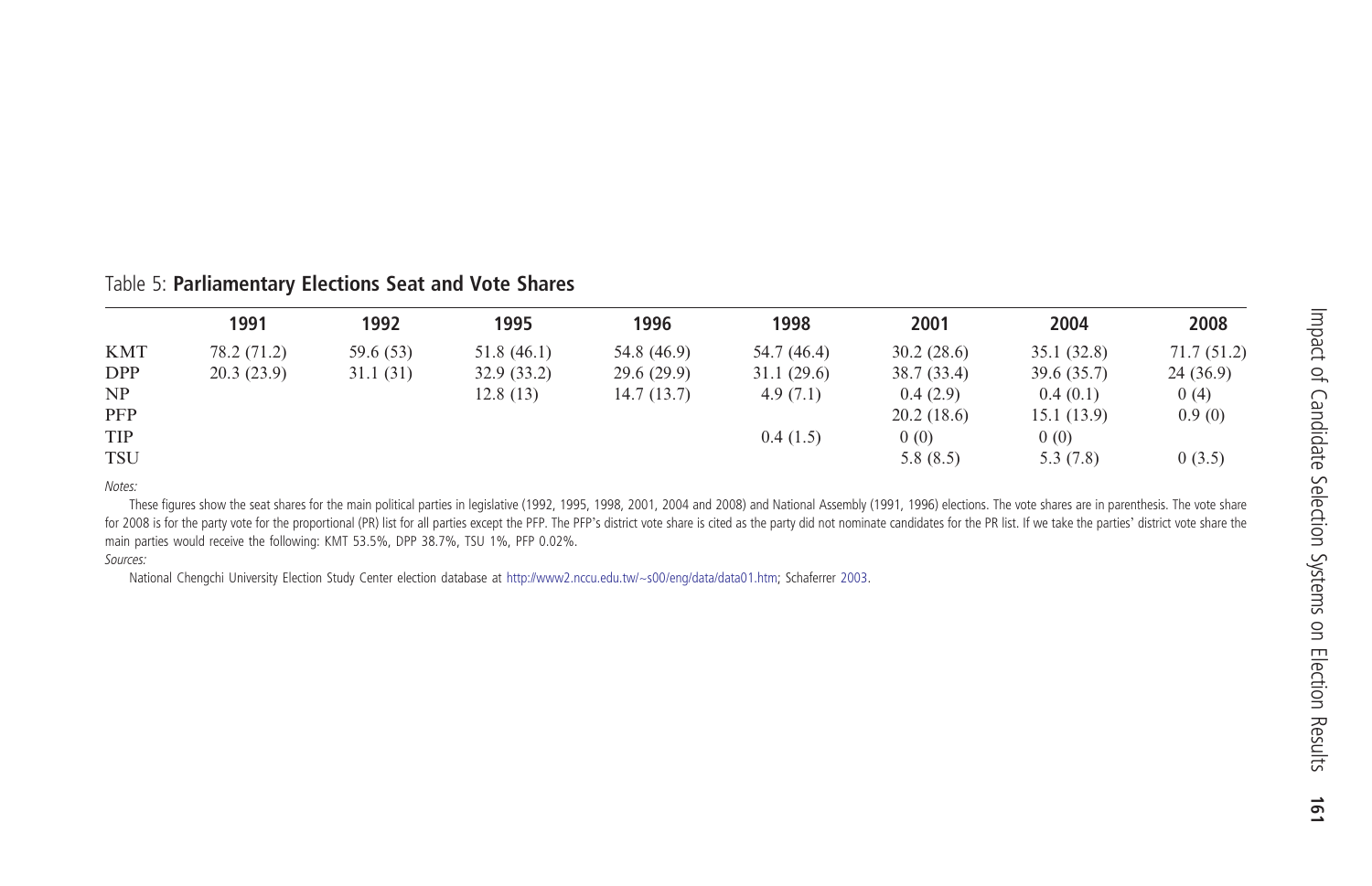The scale of its internal organizational reforms, and to a lesser extent policy shifts, could also be argued to rival those implemented after 1949.<sup>32</sup> One of the key lessons that the KMT learned was that the authoritarian nomination practices had contributed to its fall from power. Unsurprisingly, nomination reforms were central to the party's rebuilding process. First, the KMT adopted a primary system similar to the DPP's with a 50:50 weighting for closed member vote and opinion survey for the nomination of all its general election candidates.33 It also introduced regulations to block the nomination of candidates linked with political corruption and introduced closed party member primary elections for selection of the party chairman. For a party with such a long history of authoritarian decision making, these were radical reforms. Moreover, these reforms reflect the common perception among politicians that nomination mechanisms can contribute to electoral success or failure.

I now look at the impact of these reforms on the levels of local executive, legislative and presidential elections in the post 2000 period.

In the initial period there is a mixed picture when looking at the introduction of primaries in the KMT. This is not surprising considering the party's long tradition of authoritarian internal party organization. For instance, in the first direct party chairman election in 2001 there was only one candidate, as no one was prepared to challenge the acting chairman, Lien Chan. When looking at the party candidate success rate in 2001, the picture also is mixed for although its candidates were more successful in the local executive elections than in 1997, their success rate was still only 39.1 per cent. Nevertheless, as Table 2 shows, there was a significant reduction in the number of rebel candidates in 2001.

So why did the party still fare so poorly after reintroducing primaries? The most important factors were a growth in DPP support, KMT over-nomination and an increase in the challenge of KMT splinter parties. This last factor was also a legacy of previous failures in the KMT's nomination mechanism from the 1990s. In 2001 the KMT's biggest challenger was not the DPP but the newlyformed People First Party (PFP). Moreover, this party was formed after Soong's narrow failure to win the presidential election in 2000, a rebel candidacy created owing to the failures of the old top–down nomination. Nevertheless, there were some promising signs of the impact of the new primary system. For instance, a detailed look at the local executive elections reveals that rebel candidates were only critical for the KMT losing in two local executive districts compared to seven in 1997.<sup>34</sup> Instead, it was the allied party candidates that were more damaging to KMT prospects in these local single member districts, leading them to

<sup>32</sup> Dickson 1993, 56–84.

<sup>33</sup> This weighting was later revised to 30% member primary and 70% opinion survey in 2004, bringing the KMT nomination system in line with that of the DPP.

<sup>34</sup> These cases occurred in Chiayi County and Kaohsiung County. In the first case, the DPP persuaded a KMT politician to switch sides, while in Kaohsiung County the KMT held a primary but failed to nominate the winner, leading to the primary winner standing as a destructive rebel.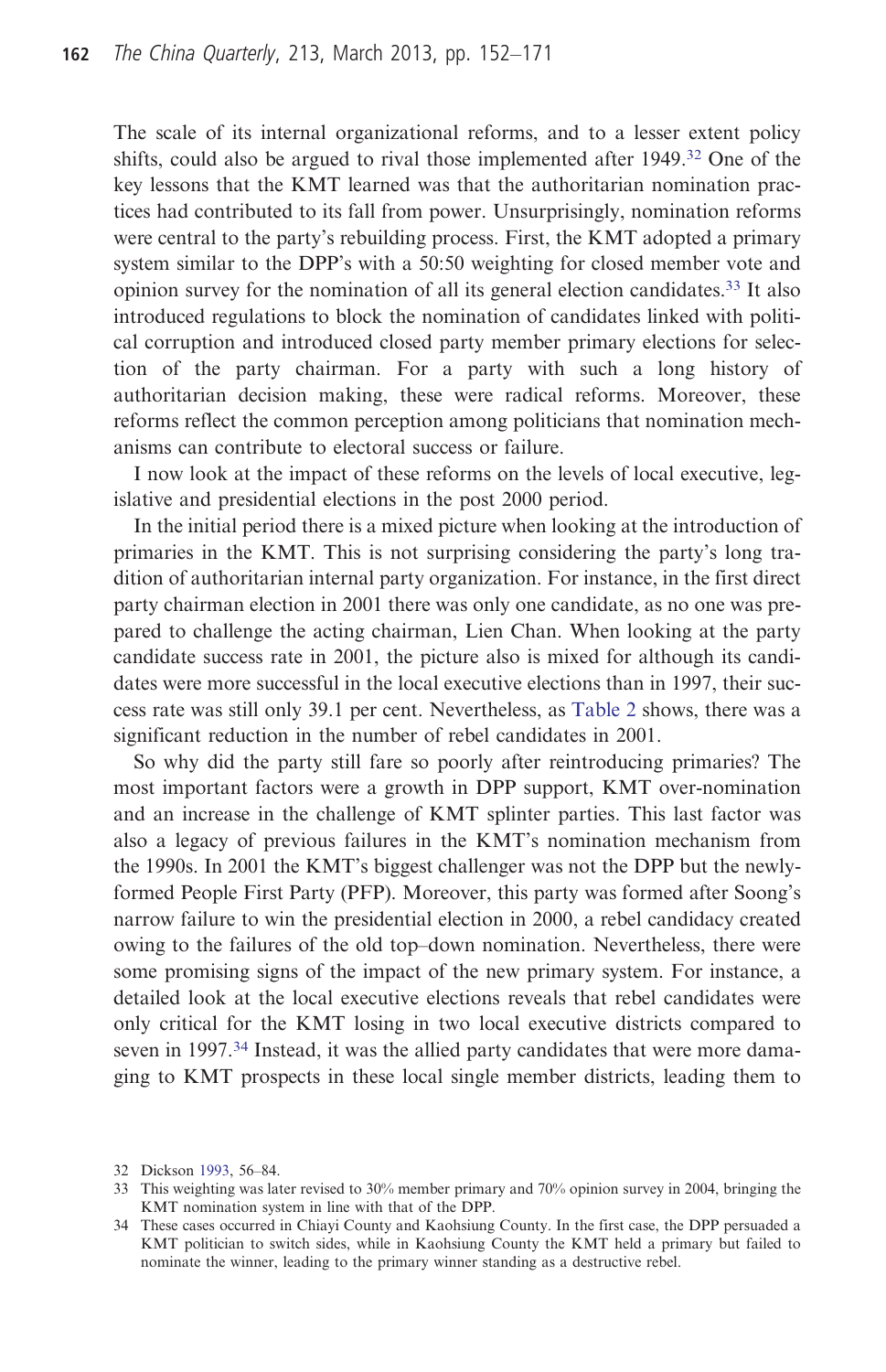lose almost a quarter of the available seats in five counties.<sup>35</sup> There was a similar pattern in the legislative elections in 2001 when the KMT had to face 89 allied party candidates from the NP and PFP. This meant that, despite the reduction in rebels, the Pan-Blue vote was more divided than ever and contributed to the KMT's worst ever legislative election performance.

The district legislative case of Taipei City 2 in 2001 shows the impact of the splinter parties. In this ten-seat district, the four official KMT candidates faced competition from six allied party candidates, including three from both the NP and PFP. This split the Pan-Blue vote sufficiently to ensure that only two of the KMT candidates were elected, while four out of the DPP's five candidates were successful.

There were also signs that there was still some resistance to inner party democracy at the top of the KMT in 2004. When it came to select its presidential candidates, the decision was made behind closed doors in an agreement essentially determined by the leaders of the KMT and PFP. It nominated Lien Chan and Soong Chu-yu. In other words, the second and third placed candidates from 2000 had negotiated a joint KMT and PFP presidential ticket. Although this meant the KMT avoided a rebel presidential candidate for the first time, it was nominating two ageing politicians who were past their peaks in popularity. It was a decision based on party hierarchy rather than on public opinion. This team meant that although the KMT lost by a narrow margin, their campaign lacked the enthusiasm that would have been seen if their most popular politician, Ma Ying-jeou 馬英九, had been nominated.36

Although the new primary system had had a generally positive outcome for the KMT in its initial three years, the impact started to be more decisive from 2005. In July 2005, the KMT held its first competitive party chairman election using a closed member primary. On this occasion Taipei mayor Ma Ying-jeou defeated the Legislative Yuan speaker Wang Jin-pyng  $\pm \pm \frac{1}{2}$  by 73.4 per cent to 27.6 per cent.<sup>37</sup> Ma's island-wide popularity meant that he was a more enthusiastic promoter of inner party democracy in his two year term as party chairman than his predecessor. Under Ma's leadership not only did nomination become more democratic and widespread, but election results also improved dramatically. This was apparent in his first electoral test, the 2005 local executive elections. First, there was only one case of a KMT rebel candidate and this was not a significant candidate.38 The party also had its best ever candidate success rate of 70 per cent, winning 14 out of the 23 seats. Moreover, it also faced less of a challenge

<sup>35</sup> The five cases were Changhua, Nantou, Taitung, Kinmen and Lianchiang counties. In the first two cases, PFP candidates split the Blue vote to allow the DPP to win. In Taitung, Kinmen and Lianchiang, the splinter party candidates from the NP and PFP actually beat the KMT official representatives.

<sup>36</sup> In fact, at the time Ma's public satisfaction rate was over 70%, more than double that of either of the official Pan-Blue presidential candidates. See TVBS Poll Center 2003.

<sup>37</sup> Ko 2005, 1.

<sup>38</sup> This single minor rebel was in Nantou County and he had already ceased campaigning well before the election date.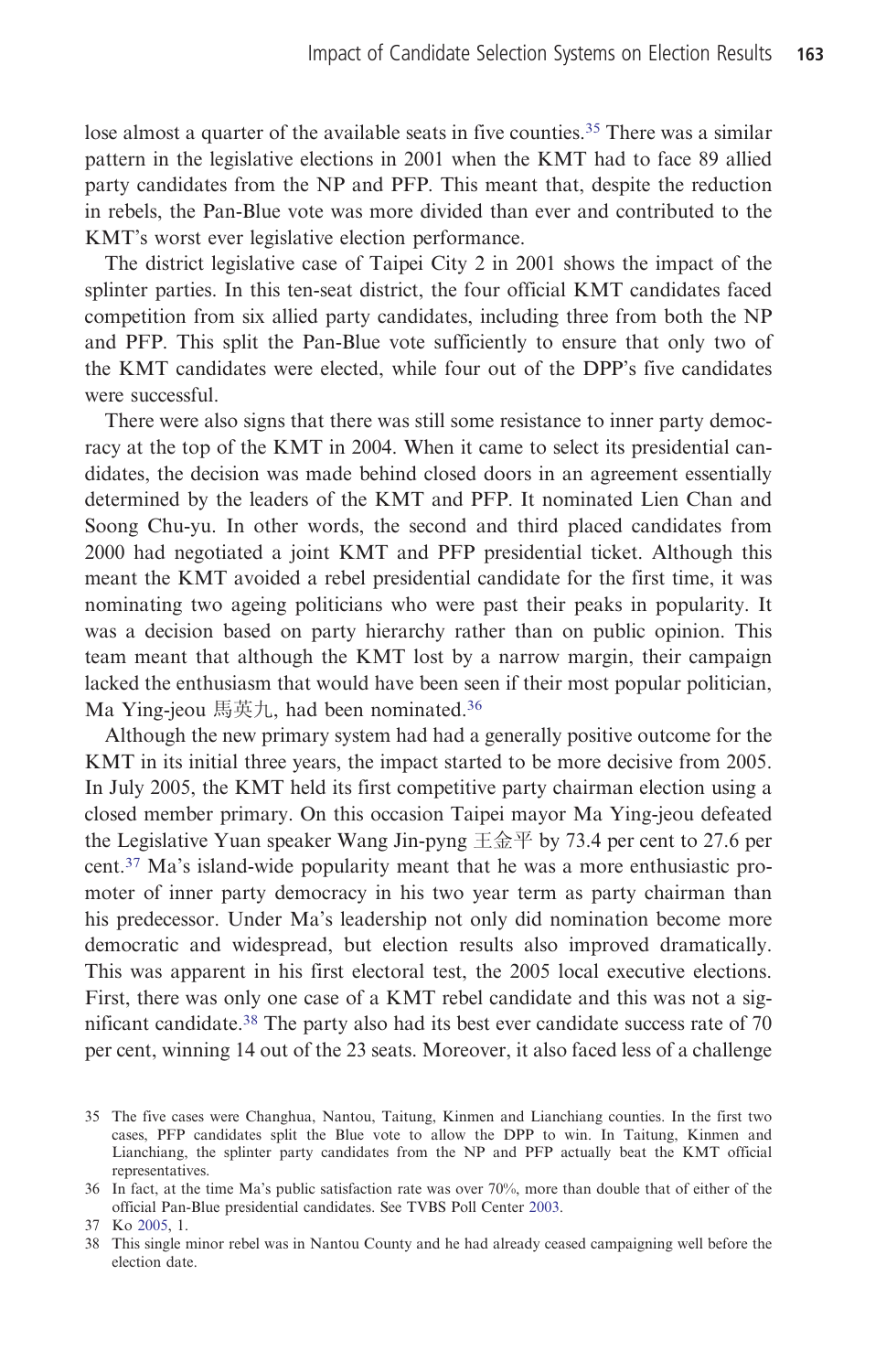from its allied parties, as it was prepared to not contest two seats and leave these for its allies such as the PFP and NP.<sup>39</sup> In fact, it only faced direct challenges from its allied parties in three districts, none of which split the Pan-Blue vote to threaten the KMT's majorities seriously.40

Perhaps the most important nomination related impact of 2005 occurred in the candidate selection process for Taiwan's most populous district, Taipei County. In the KMT primary, two leading figures from the PFP rejoined the KMT in order to join its primary. One of them, the legislator Chou Hsi-wei 周錫瑋, actually won both the primary and subsequent general election. This set a precedent for politicians from the splinter parties to return to the KMT to join their primaries.<sup>41</sup> There was a similar pattern in 2006 when the former chairman of the NP returned to the KMT to contest its primary for Taipei City mayor and then won the general election. This was a reversal of the process seen in the 1990s when the lack of inner party democracy had led to rebel candidates and the creation of KMT splinter parties, which served to split the Pan-Blue vote. In contrast, from 2005, with the KMT primary system working effectively, one of the former motivating factors for KMT defectors had been removed. Therefore this new system encouraged large numbers of PFP and NP politicians to return to the KMT to contest nomination. Thus, these reforms not only contributed to a more united Pan-Blue camp, but they also enhanced the KMT's electoral chances and promoted Taiwan's move towards a two-party system.

#### Nomination and Election Results under the New Electoral System

Despite the switch to a new electoral system, both the main parties maintained the basic framework of their nomination system for the 2008 legislative elections. In other words, where two or more party candidates contested the nomination, a primary using the 30 per cent member ballot and 70 per cent survey would be employed. The only major adjustment to the nomination regulations came in the DPP which introduced the so called "remove Blues survey" ( pailanmindiao 排藍民調). This meant that in the telephone survey respondents who had reported previously supporting the Blue parties would not be included and the survey discontinued. At the time it was argued that this was aimed at preventing the KMT from mobilizing its supporters to manipulate the DPP's primary process by supporting weaker DPP candidates in the survey. Nevertheless, it was also claimed that the survey was designed with inner party power struggle considerations to damage the primary prospects of more moderate politicians and factions.

The new electoral system posed enormous challenges for the main parties' nomination strategy. Halving the total number of legislators meant that at

<sup>39</sup> It gave its allies a free run in Kinmen and Lianchiang.

<sup>40</sup> The KMT only faced PFP challengers in Keelung City, Hualien County and Taichung City.

<sup>41</sup> The KMT was also able to remove the threat of a PFP challenger in Nantou by holding a similar primary, though in this case only surveys were used.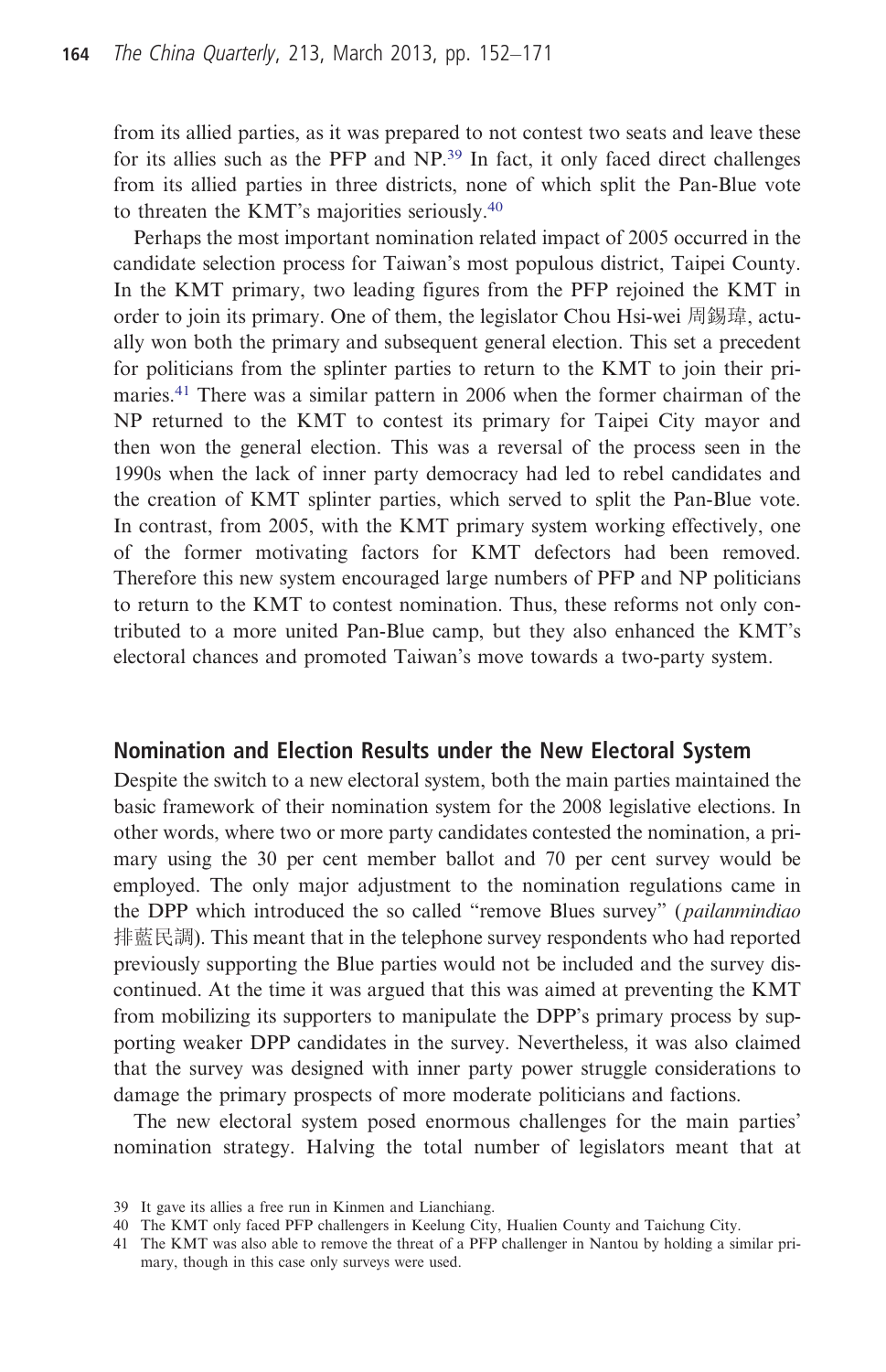least half the incumbents would be unable to remain legislators for the next term. Moreover, the switch to single member districts required the redrawing of the constituencies into smaller districts. This meant that there was often an imbalance in districts that party candidates wished to stand for, with safe seats attracting many interested candidates, while hopeless seats struggled to attract any candidates. The new smaller districts often corresponded with existing city or county council seats, therefore city and county councillors also joined the nomination process. Thus there was intense inner party competition for nomination for a limited number of seats from both incumbents and challengers. The final challenge for the new system was how the mainstream parties would deal with the threat of allied parties. Under the single member districts, a strong allied party candidate was almost certain to split the vote allowing the real rival party to take advantage. This meant that the KMT needed to avoid the NP and PFP nominating district candidates, while the DPP had to dissuade the TSU from standing.

The contrast in the two main parties' seat shares in district Legislative Yuan elections in 2004 and 2008 is quite startling. Table 5 shows the KMT managed to gain almost three quarters of all seats with just over 50 per cent of the vote in 2008. In contrast, despite increasing its vote share, the DPP's seat share fell from 39.6 per cent in 2004 to less than a quarter four years later. The new electoral system did contribute to these disproportional results in 2008, but this does not tell the whole story; $42$  if the DPP had faced a divided Pan-Blue camp with numerous rebels and allied party candidates, it would have performed far better.

I will now explain the role that nomination played in these legislative results. The impact is first evident by looking at the numbers of rebel candidates in Table 4. This shows declines in the number of rebel candidates for both the KMT and DPP with 13 and seven rebel candidates respectively in 2008. For both the KMT and the DPP there was only one case each in which the presence of rebel candidates split their vote sufficiently to enable their rivals to win elections. For instance, in Taipei County District 2, the DPP candidate won with 43.2 per cent, followed by the official KMT's 39.9 per cent and the KMT rebel's 10.9 per cent. In Kaohsiung City, the KMT's candidate won in the traditional DPP stronghold of District 4 with 49.1 per cent, followed by the DPP's 42.71 per cent and DPP rebel's 7.1 per cent. Nevertheless, the impact of the reduction of rebel threats was greater for the KMT, with a record low of 13 rebel candidates.

One of the common features of nomination in Taiwanese elections is that where the nomination process is deemed to be unfair, even if the loser in the process does not stand as a rebel, they can be equally damaging by refusing to support the winner or even undermining their fellow partisan's campaign. An examination of media reports of the nomination process for the two main parties in 2008 reveals a far higher level of dissatisfaction with the nomination in the DPP camp. First, there were numerous complaints that there was a vendetta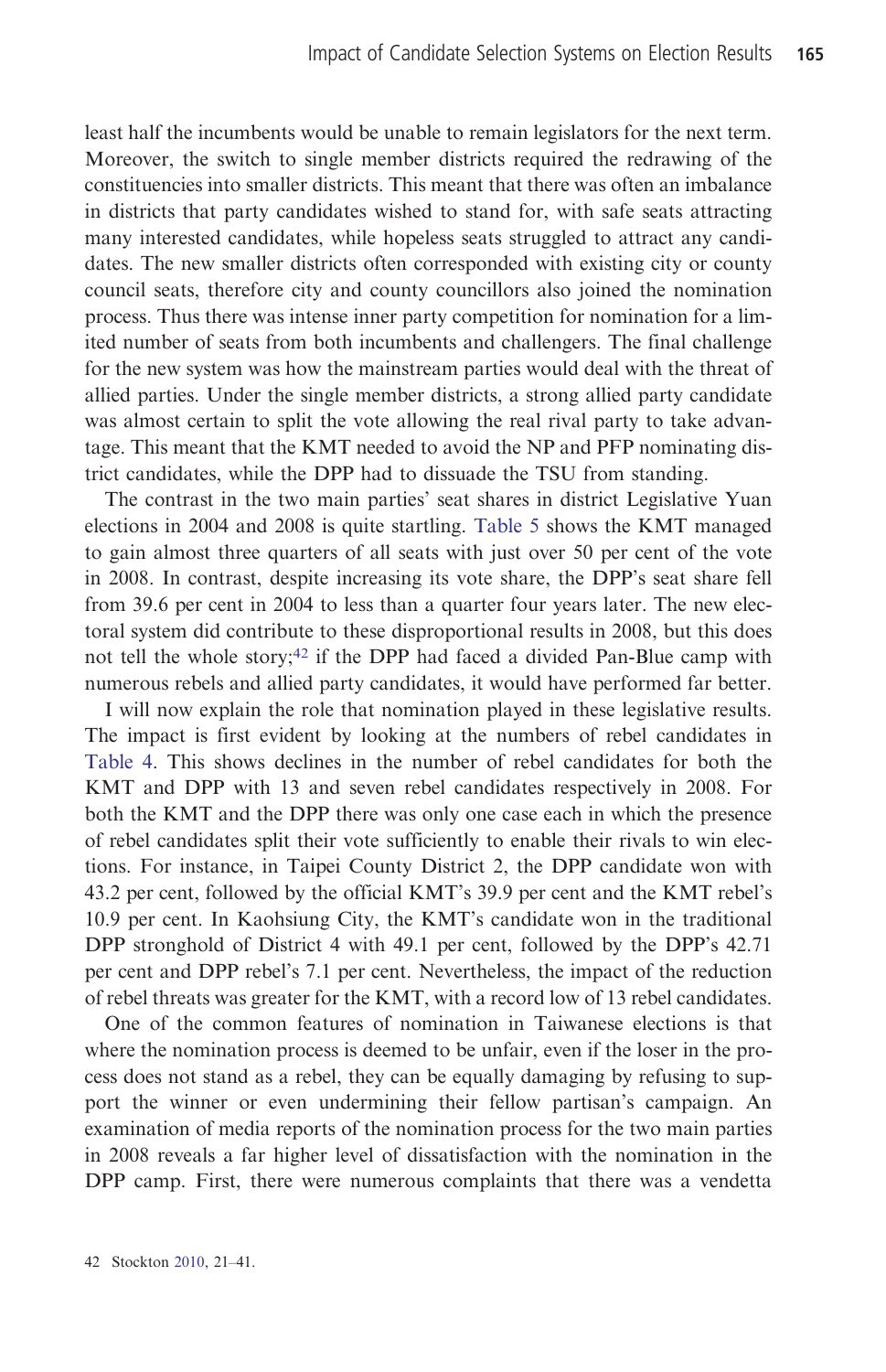against more moderate politicians and factions in the primary process. For instance, it was felt that the "remove Blues survey" was designed to damage the primary prospects of moderates both in the district and DPP proportional representation list.43 This grievance was further aggravated by a strong media campaign against the so called "11 Bandits" (shiyi kou  $+-\ddot{\mathcal{B}}$ ), a group of moderates who had been critical of the DPP over political corruption issues and who had spoken up for more centrist China policies.<sup>44</sup> This meant that almost all of these politicians failed to get through the primary process and the two that were nominated lost in the general election. During the primary nomination process, the attacks against these moderates were fiercer than the attacks on the KMT, giving the impression of a divided party. This internal struggle was especially vitriolic and damaging in the struggle for nomination in the DPP stronghold of Taipei City 2, where accusations contributed to the primary defeat of the longtime director of the DPP's International Affairs Department, Hsiao Bi-khim 蕭美琴. It was therefore not surprising that the DPP's primary winner was later defeated in the general election.

In addition to the ideological dimension, the trust in the fairness of the DPP primary process was damaged with accusations of primary fraud. It was claimed that certain candidates had purchased a large number of telephone lines in order to gain favour in the survey section. Such accusations led to the cancellation of primaries in two districts, both of which the DPP later lost despite being traditional strongholds.<sup>45</sup>

Compared to the bitter and divisive albeit democratic nomination methods employed for nominating half of the DPP's proportional representation list, the KMT took a much more top–down approach with the whole list essentially determined by a closed-door nomination committee. This was, however, highly effective in avoiding inner party competition over nomination. Out of the top 23 on the list, 15 were incumbent KMT legislators, many of whom were also senior legislators having served at least three terms. Generally, these were politicians who had the ability to get elected but were persuaded or rewarded to join the proportional representation list rather than waste resources fighting divisive primaries in districts where the KMT already had another strong candidate. The party centre played a key role in persuading a number of district KMT candidates who had registered for primaries to withdraw with the possibility of either proportional representation list nomination or even government service if the KMT won power. This persuasion by reward method included cases in Yunlin County 2 雲林縣, Changhua County 2, and Taipei City 8.

A greater challenge for nomination was how to resolve the issue of the allied parties. This task was all the more pressing for the KMT as in 2004 its allied party, the PFP, won 34 seats, while the DPP's allied party, the TSU, had won

<sup>43</sup> Wang 2007.

<sup>44</sup> Shih 2008, 3.

<sup>45</sup> The two districts in question were Kaohsiung City 3 and Taipei County 4.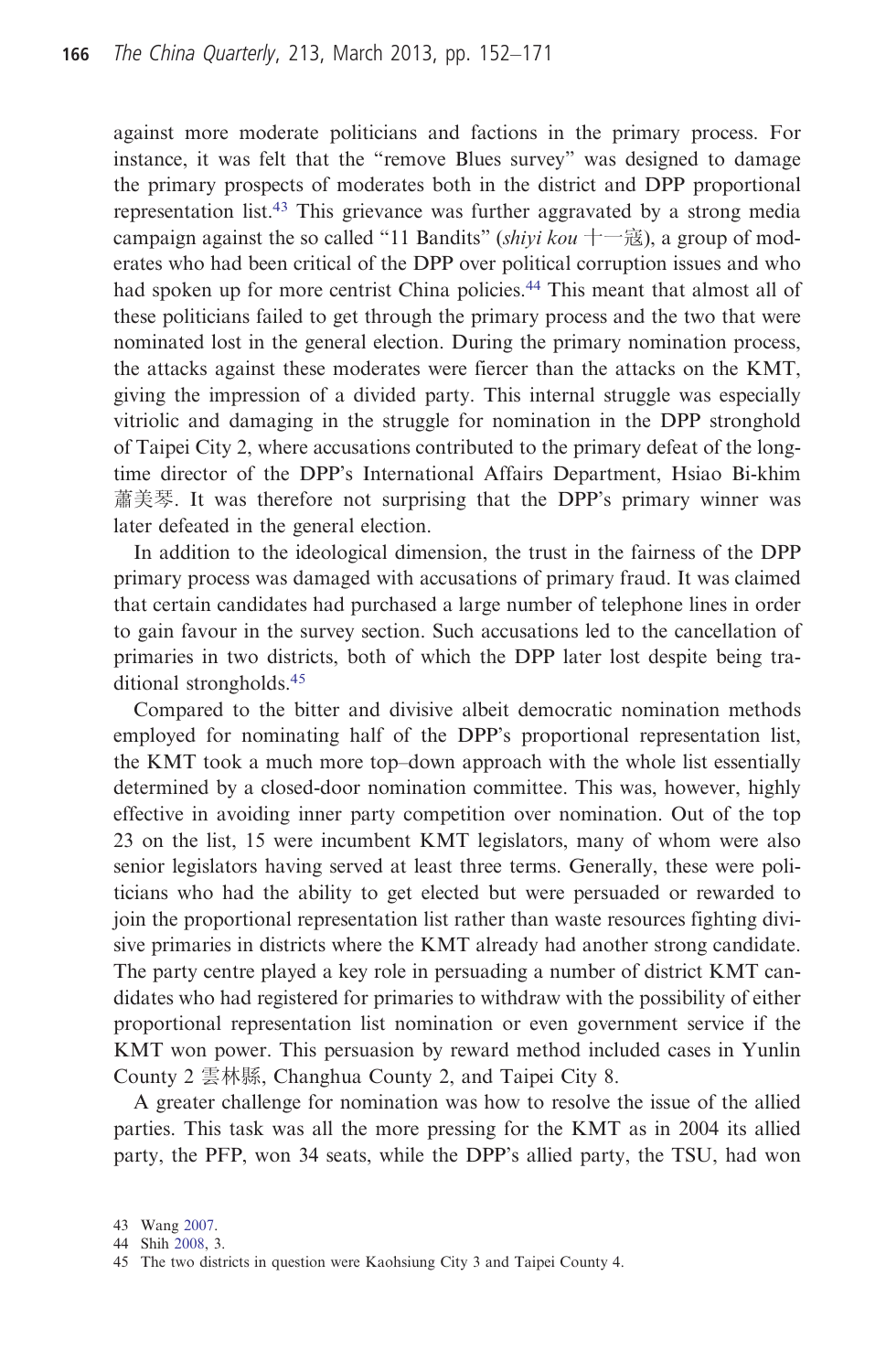12 seats. Table 4 shows how the KMT was comparatively more successful at removing the threat of allied party candidates in 2008, and its nomination system played a key role in this achievement. As mentioned above, issues of inner party democracy had been a motivating factor in the KMT splinter party politicians leaving the KMT. Once this issue had been resolved with institutionalized primaries and once the party was ideologically more orthodox, it became easier for these defectors to return.<sup>46</sup> A large number of PFP politicians returned to the KMT in 2005–2006 in preparation to join the KMT's 2007 legislative primaries. Out of the 25 PFP district level legislators elected in 2004, 12 had already formally rejoined the KMT when the primary process began in early 2007. Of this 12, ten won KMT nomination and nine won in the general election. Although the KMT could have beaten most of the remaining PFP legislators, it preferred to take a more conciliatory approach of negotiation between the KMT and PFP leaders to avoid splitting the Pan-Blue vote. The KMT was also able to find seats for the remaining PFP legislators who wished to stand by offering two seats on the proportional representation list and leaving six district seats open for incumbent PFP politicians and persuading local KMT politicians not to stand. Of course, it should be noted that a condition of this agreement was that these politicians, while maintaining their PFP membership, should also join the KMT and stand as KMT candidates. For instance, although the KMT had already held a competitive primary in Taichung City 3, it persuaded the winner to withdraw and offered the district to the PFP's Huang Yi-chiao 黃義交. Again, this process was highly successful as all but one of the negotiated PFP candidates won at the general election. This meant that for the first time since 1992 the KMT faced no Pan-Blue rival party candidates in district races.47 Moreover, by offering places to the PFP on its proportional representation list, the PFP did not offer a proportional list that would have diluted the KMT's list votes.

In contrast, the DPP had to contest against quite strong competition from the TSU both on the district and proportional list levels. The DPP failed to negotiate the kind of cooperative agreement with the TSU that the KMT achieved with the PFP. For instance, it upset the TSU by attempting to poach some of the stronger TSU politicians to stand for the DPP in three districts where the DPP lacked strong candidates.<sup>48</sup> It was not prepared to offer any proportional seats to the TSU, and so the TSU ran an expensive, although ultimately fruitless campaign

<sup>46</sup> The main ideological motivation for KMT politicians to switch to the NP or PFP had been the claim that Lee Teng-hui had abandoned the party's Chinese nationalist ideals. However, after Lee left the KMT, under Lien and Ma, the KMT returned to more orthodox nationalist positions.

<sup>47</sup> The only exceptions to this rule were in Taichung City 2 and Changhua 4. In Changhua 4, the ex-PFP candidate stood as a rebel KMT after losing the primary, but still failed to stop the KMT winning. In Taichung City 2, Shen Chih-hui had tried to rejoin the KMT to join the primary but was refused by the Taichung City KMT branch as punishment for standing against the KMT in an earlier local executive election. Despite being a legislator since 1989, she had only a minimal impact on the result with the KMT candidate beating the DPP rival by a margin of over 20%.

<sup>48</sup> These three districts were Taipei County 5, Taoyuan County 4, and Taichung City 3.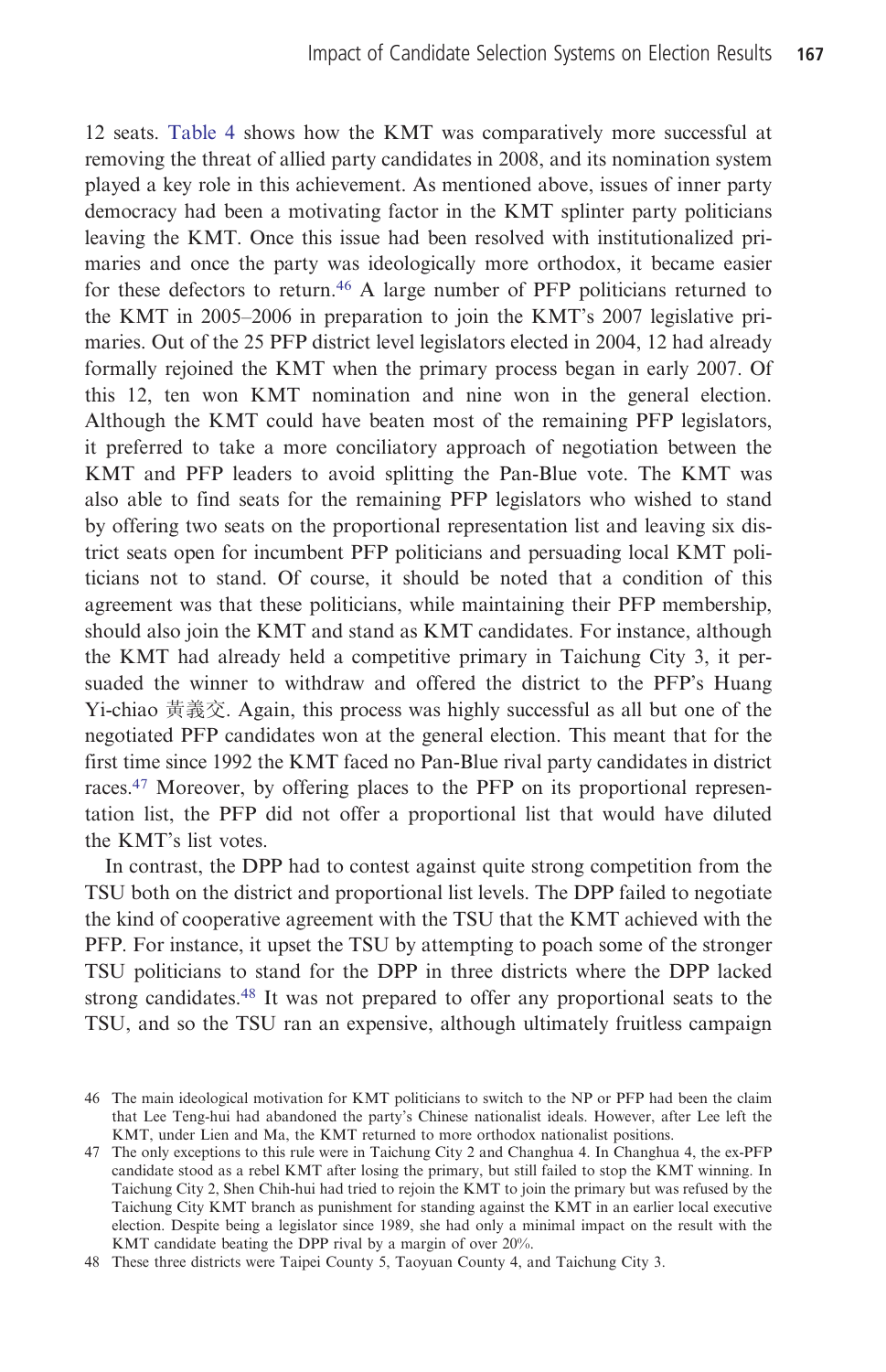on the proportional representation list, winning votes that could have gone to the DPP. The DPP was also not as generous as the KMT in freeing seats for the TSU to contest. In fact, the DPP only left two seats for the TSU to contest against the KMT, both of which were hopeless seats.<sup>49</sup> Therefore it is not surprising that the TSU chose to stand against the DPP in 11 of the 13 districts that it contested. Many of the TSU's district candidates were not serious challengers or threats to the mainstream parties. Nevertheless they did have some impact. This almost led to DPP defeat in two districts in Taipei County, and split the Green vote sufficiently to cause the DPP to lose in Chiayi City. At times even the minor TSU candidates appeared to contribute to the DPP's downfall. For instance, in Kaohsiung County 4 a KMT candidate beat a popular DPP incumbent by a margin of 1.77 per cent, where a TSU candidate had also received 0.74 per cent. In short, the DPP's failure to negotiate a cooperative agreement over joint nomination with the TSU had also weakened its election prospects.

Three months after the DPP's disastrous legislative defeat, it suffered an equally demoralizing defeat in the March 2008 presidential election. Both the DPP and KMT had similar formal procedures for nominating presidential candidates involving primaries where there were more than two registered candidates. Nevertheless, the nomination methods they employed for the presidential election and internal satisfaction levels with the process were worlds apart. These contrasting methods and satisfaction levels were to have significant consequences for the two parties' presidential campaigns.

On paper, the KMT looked rather undemocratic as no presidential primary was held. Ma Ying-jeou was the sole candidate to register for KMT nomination. However, this was because KMT leading figures were aware that none had the necessary popularity among members or the general electorate to challenge Ma. In many respects, the KMT chairman election of July 2005 was its party's primary for the 2008 presidential election. The margin of Ma's victory convinced most KMT figures that it would be futile to challenge Ma. This meant that Ma was able to start campaign preparations far earlier than his DPP rivals and there was a high degree of factional unity in supporting Ma's campaign and with the overall nomination process. In fact, there was a higher level of satisfaction with the KMT's presidential nomination than with any of its previous four presidential nominations.<sup>50</sup>

The DPP's presidential nomination looked far more democratic. It held a competitive primary with four heavyweight contestants holding televised candidate debates. The primary was intended to follow the party's standard 30 per cent member vote and 70 per cent survey weighting mechanism, and represented the first time this system had been employed for the DPP's presidential

<sup>49</sup> These were Taipei County 9 and Taichung County 4. In the former district, the TSU candidate only achieved 11%, which was the lowest Pan-Green district vote share except for the offshore islands.

<sup>50</sup> I also include the KMT nomination process for the final indirect presidential election in 1990, as there was almost a strong rebel team to challenge Lee Teng-hui.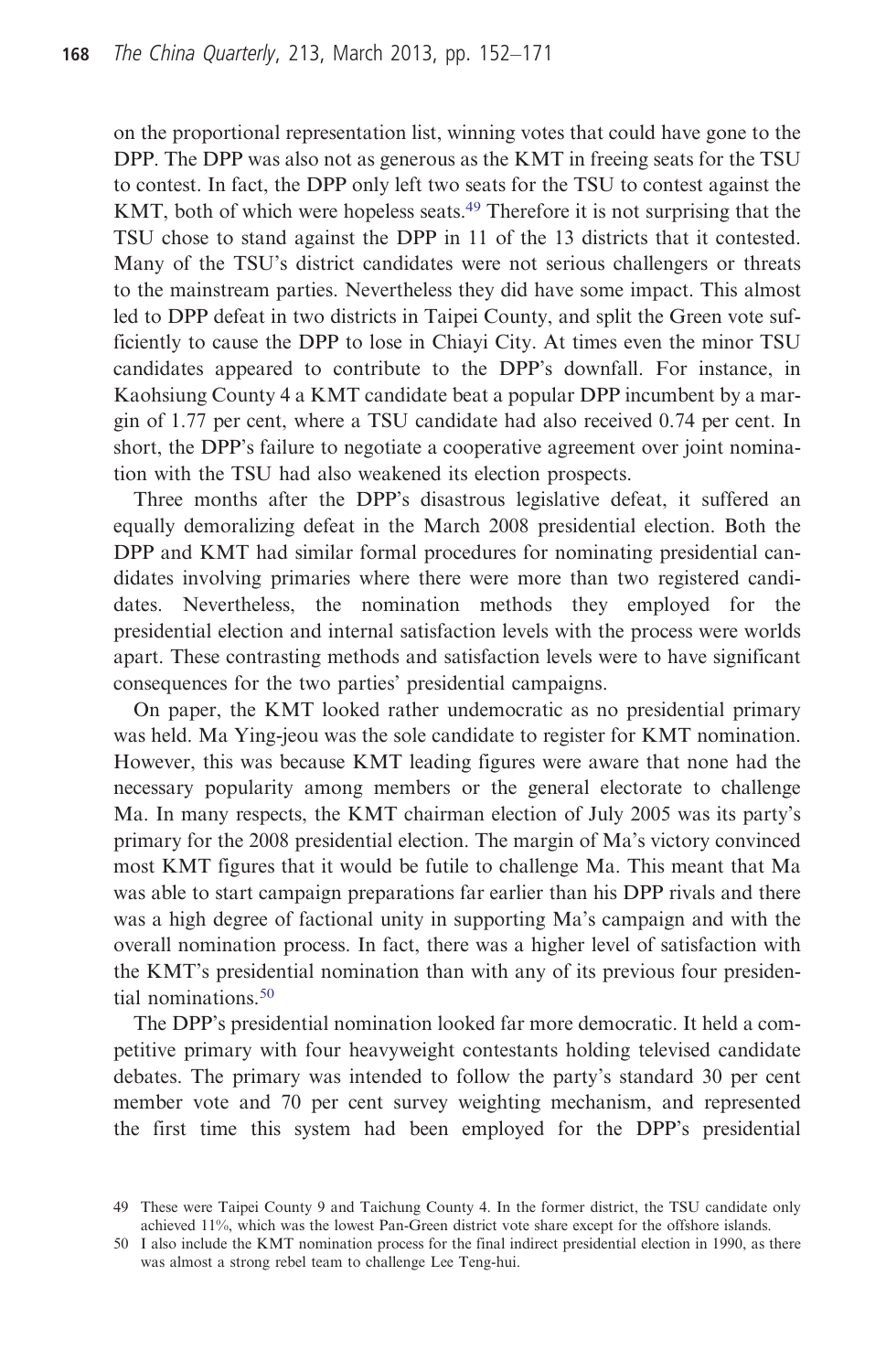nomination. After the first round of closed member primary there were two clear front runners: former premier Hsieh Chang-ting 謝長廷 had 44.6 per cent, while another former premier, Su Tsen-chang 蘇貞昌, followed with 33.4 per cent. It was clear that if the survey section of the primary was held that none of the candidates would be able to catch Hsieh, so all agreed to cancel the survey component. In a gesture of reconciliation, Hsieh appointed his nearest rival, Su, as his vice-presidential running mate.

Despite the public handshakes and the seemingly institutionalized nomination process, the DPP's presidential nomination was to prove extremely damaging for the actual general election. First, the inclusion of the "remove Blues survey" created tensions as it clearly was designed to promote the primary prospects of more radical candidates, especially the DPP party chairman, Yu Shyi-kun 游錫堃, who ran on a platform far more extreme than the DPP government. Likewise, the "remove Blues survey" was seen as damaging the prospects of the most centrist candidate, Su. There was a widespread perception that Yu was trying to take advantage of his party chairman position to manipulate the primary in his favour. Secondly, and equally damaging, a number of the leading candidates indulged in bitter personal attacks on their rivals during the primary campaign. This not only created a sense of disunity within the subsequent DPP presidential campaign but also provided ammunition for the KMT's campaign. For instance, one of the KMT's TV ads showed news clips of leading DPP presidential candidates launching personal attacks against their rival candidates.

In the aftermath of the two DPP election setbacks, numerous party figures blamed the failures of the nomination system for contributing to its poor performance.<sup>51</sup> In April 2008, the DPP passed a motion to cancel the "remove Blues survey" from its future primary process.<sup>52</sup> Then, after the election of a new DPP party chairwoman, the party decided to drop the use of primaries for the 2009 local executive elections and instead employ a top–down approach with a nomination committee at the national party centre and negotiations to ensure no rebel candidates emerged.<sup>53</sup> The principal justification for this reform was to avoid the kind of divisions within the DPP camp that had been experienced in the destructive nomination process during the 2007 legislative and presidential primaries. After an unbroken record of holding primaries since 1989, this is the most significant shift in the DPP's nomination methods in the party's history.

## **Conclusions**

After eight years in opposition, Taiwan's KMT returned to power on the back of landslide election victories which gave the party a degree of political dominance

- 52 Ko 2008, 3.
- 53 Lin 2008.

<sup>51</sup> Fan 2008.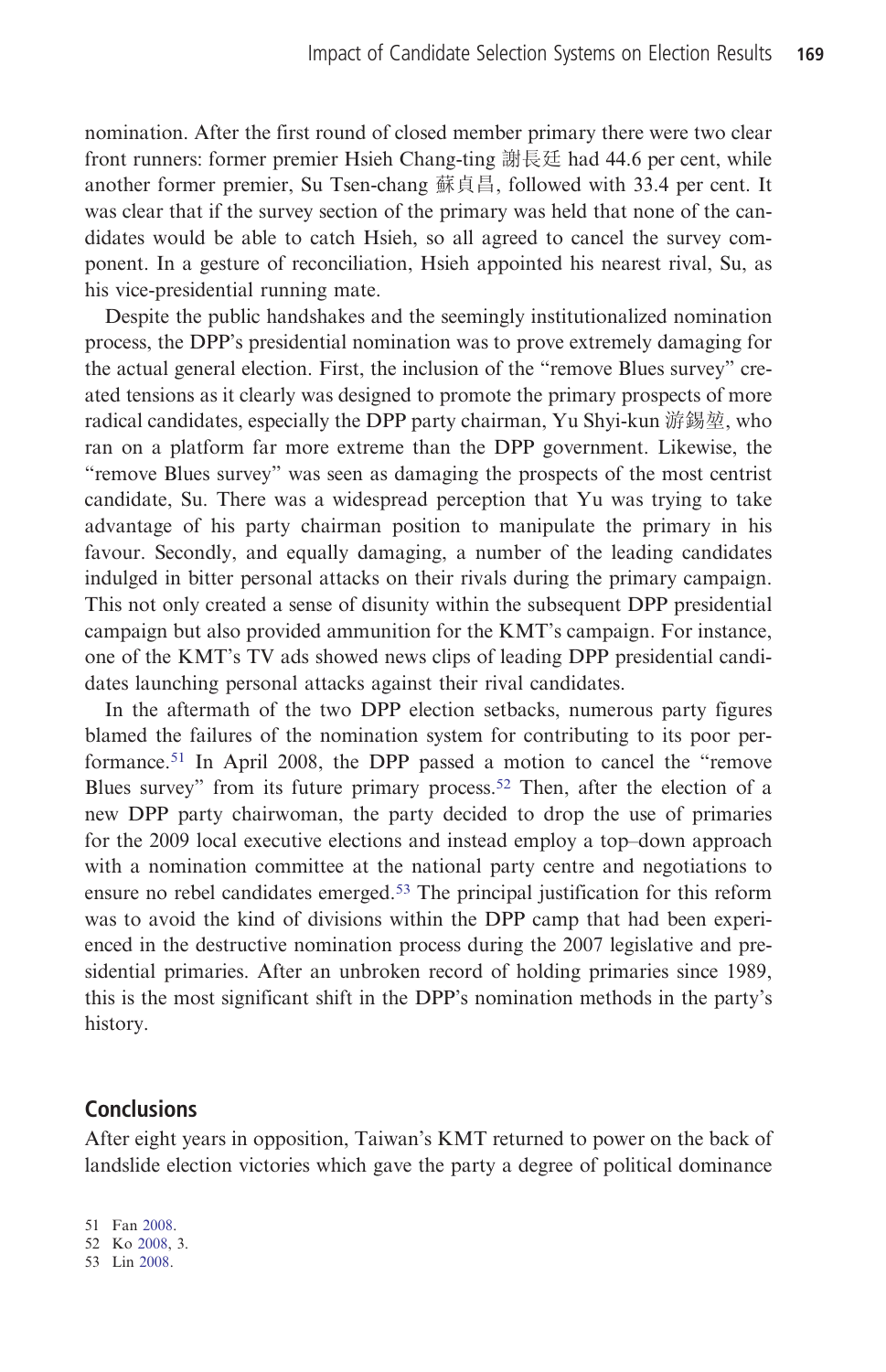not seen since its authoritarian era. Naturally, Taiwan's new electoral system, Ma Ying-jeou's popularity and the string of corruption scandals associated with the DPP administration all contributed to the KMT's return to power. However, this study has revealed the critical role that nomination systems played in the KMT's electoral fortunes. Nomination failures contributed not only to the KMT's electoral setbacks that led ultimately to its fall from government office, but also to the party's later recovery and return to power. The KMT's post-2000 nomination reforms were able to avoid damaging rebel candidates and also to attract politicians back from the various Pan-Blue splinter parties. This meant that on the eve of the 2008 elections, the KMT and the Pan-Blue camp as a whole were more united than at any point in the island's democratic history. The DPP had held a long record of successfully holding primaries to nominate candidates and this had ensured it rarely suffered from rebel or allied party candidates. However, reforms to its primaries in 2007 and the level of public antagonism between primary candidates left the DPP looking more divided than in any of its earlier campaigns. The DPP's post-election reforms reveal the degree to which nomination is viewed by its politicians as contributing to electoral success or failure.

Although this study has focused on explaining electoral patterns in Taiwan, it does have implications for the comparative study of candidate selection systems. It suggests that the study of the consequences of different candidate selection systems should be extended to treating the process as a potential independent variable for election results. The study also shows that an additional element to the party discipline consequences of candidate selection systems should be the likelihood of rebel candidates standing for election. Lastly, this research has shown how candidate selection can impact the party system fragmentation, at times promoting party splits and at other times party mergers. Of course, these findings need to be tested in a variety of new and older democratic political systems.

#### References

- Bille, Lars. 2001. "Democratizing a democratic procedure: myth or reality? Candidate selection in Western European parties: 1960–1990." Party Politics 7 (3), 363–380.
- Cross, William. 2008. "Democratic norms and party candidate selection: taking contextual factors into account." Party Politics 14 (5), 596–619.
- Dickson, Bruce. 1993. "Lessons of defeat: the reorganization of the Kuomintang on Taiwan, 1950– 1952." The China Quarterly 133, 56–84.
- Fan, Zhengxiang. 2008. "Party reform group grasps root of sickness: DPP has 7 major problems," Liberty Times, 2 April.
- Fell, Dafydd. 2005. Party Politics in Taiwan. London: Routledge.
- Fell, Dafydd. 2006. "Inner party democracy in Taiwan." Journal of Electoral Studies 13 (2), 167–198.
- Fell, Dafydd. 2008. "Party competition in Taiwan: towards a new party system?" In Steven Goldstein and Julian Chang (eds.), Presidential Politics in Taiwan: The Administration of Chen Shui-bian. Norwalk, Conn: EastBridge, 49–84.
- Field, Bonnie, and Peter Siavelis. 2008. "Candidate selection procedures in transitional polities: a research note." Party Politics 14 (5), 620–639.